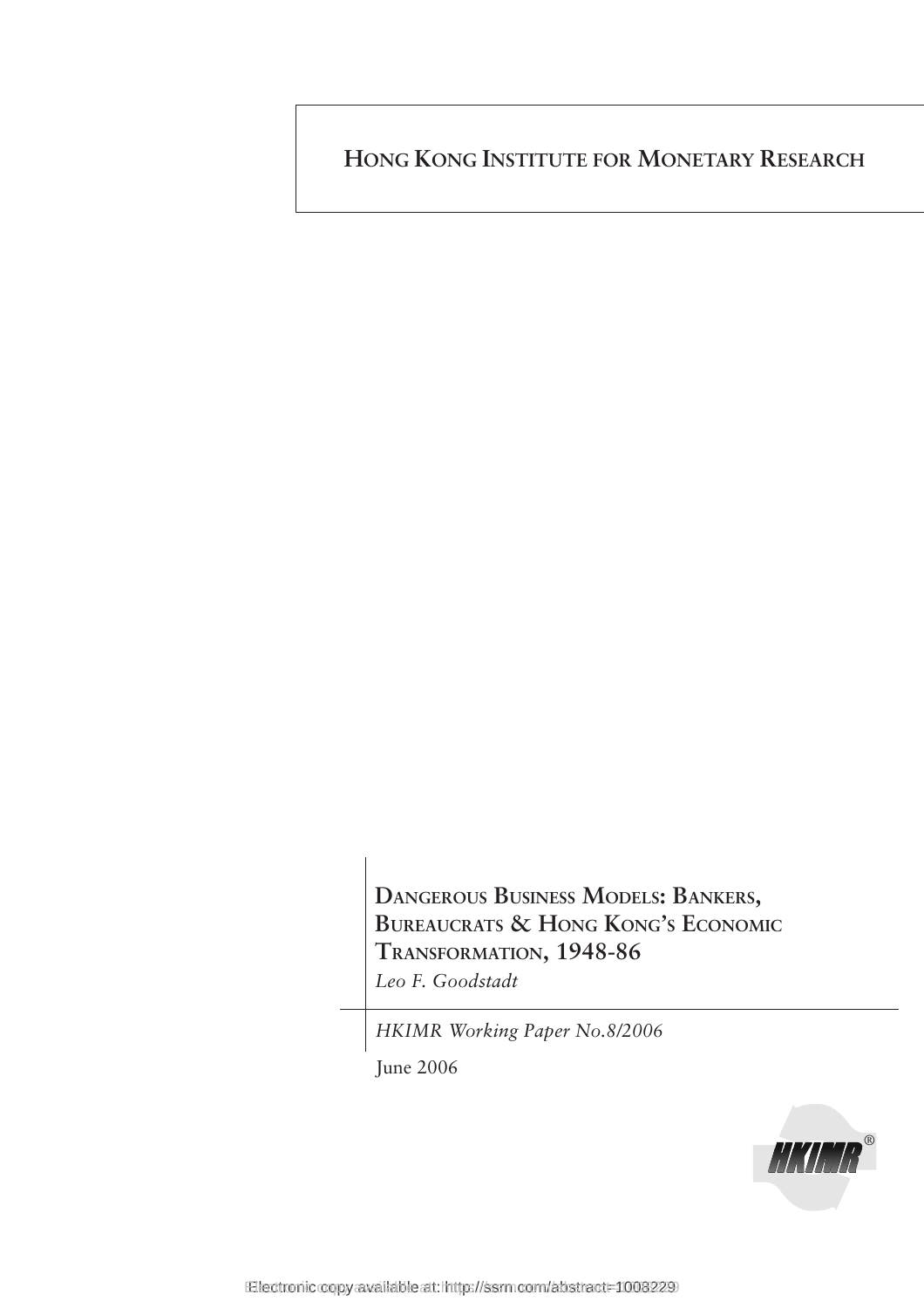*Hong Kong Institute for Monetary Research (a company incorporated with limited liability)*

*All rights reserved. Reproduction for educational and non-commercial purposes is permitted provided that the source is acknowledged.*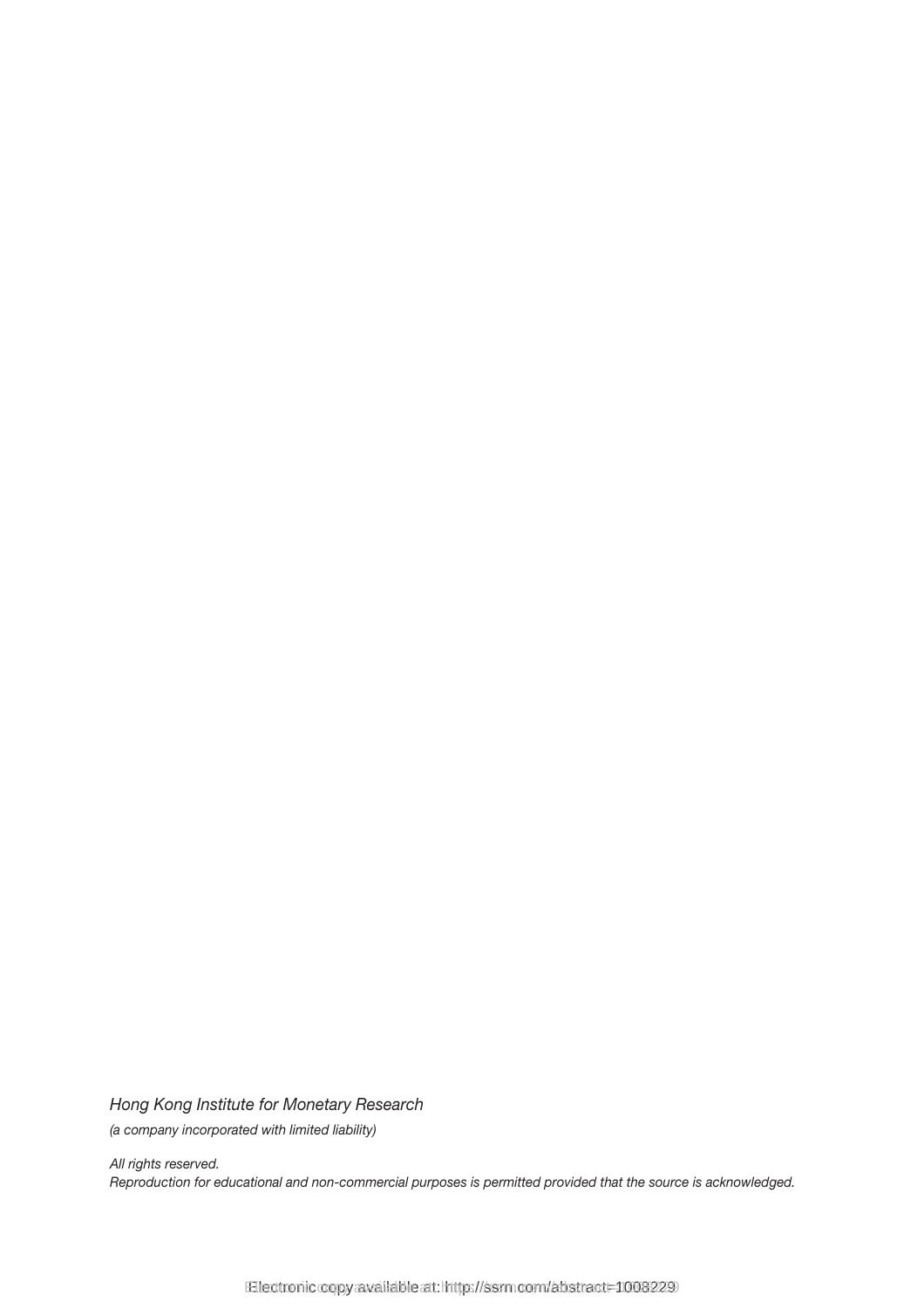# Dangerous Business Models: Bankers, Bureaucrats & Hong Kong's Economic Transformation, 1948-86

#### **Leo F. Goodstadt**

Hong Kong Institute for Monetary Research University of Dublin\*

June 2006

#### **Abstract**

This paper reviews the banking response to Hong Kong's industrial take-off in the 1950s and the transition to a service economy and regional financial centre in the 1970s. Adjustments to bank business models were frequently flawed, and bankers were prone to self-destructive behaviour. The paper examines how the Government contributed to this mismanagement and misconduct. It failed to match its regulatory policies to the changing economic environment, and it also misunderstood the monetary system. The analysis makes extensive use of previously unpublished data and government archives.

*Keywords:* Hong Kong, banking regulation, bureaucrats, rules, self-destructive

School of Business Studies, Trinity College, University of Dublin, Dublin 2, Republic of Ireland.

The views expressed in this paper are those of the author, and do not necessarily reflect those of the Hong Kong Institute for Monetary Research, its Council of Advisors, or the Board of Directors.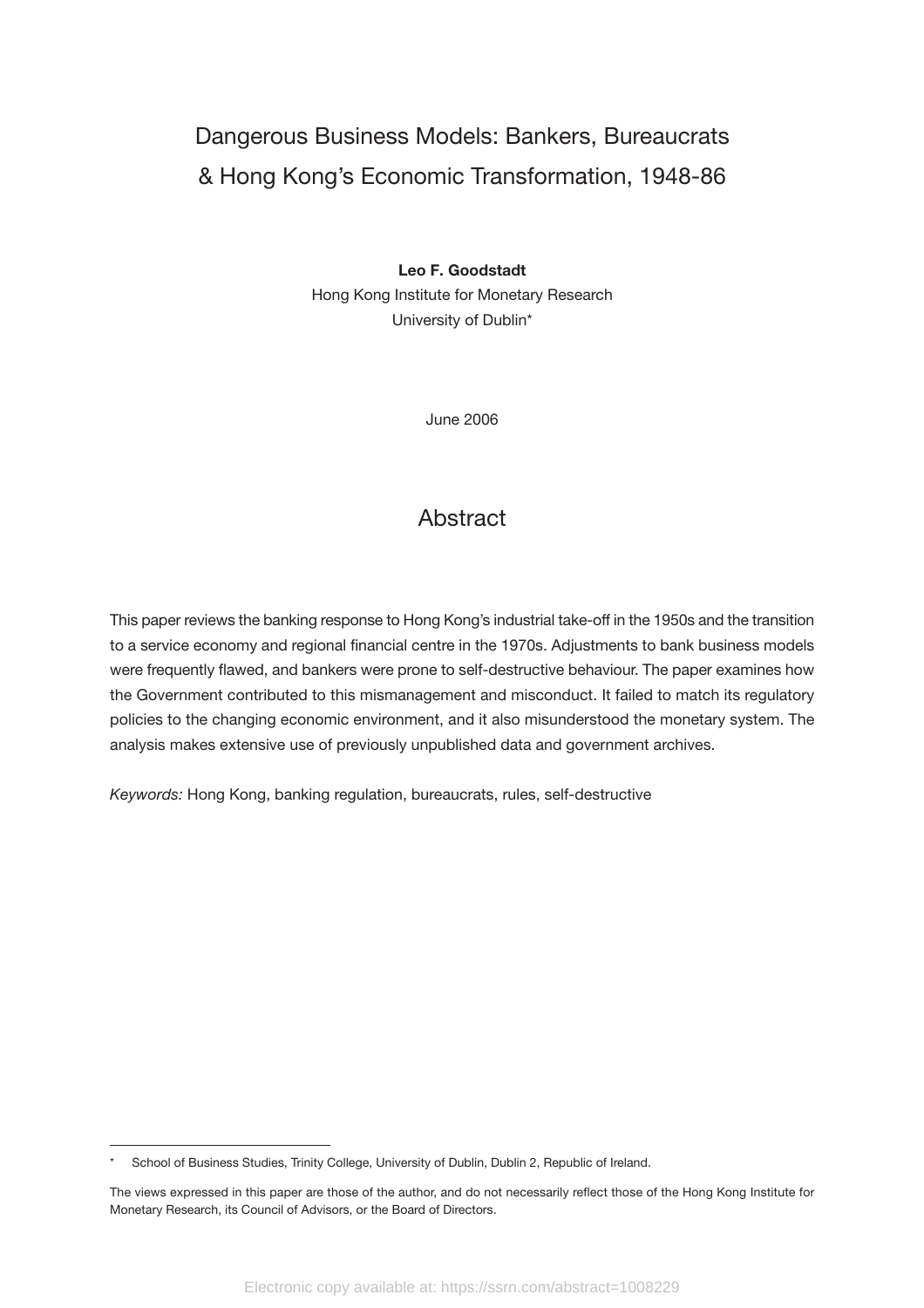#### 1. Introduction

Hong Kong has been described as the first society in Asia to escape from poverty, achieving prosperity faster than any other economy in history.<sup>1</sup> Hong Kong was also probably unique among Third World economies on another count: it was never short of the capital required for rapid economic development in the first two decades after World War II.<sup>2</sup> By the end of the century, Hong Kong had become not only the most advanced city in China; it also claimed to be the world's fifth largest banking and financial centre and fifth largest foreign exchange market.

The maturity of its financial institutions was put to the test by the 1997 Asian financial crisis, when it was credited with having the most effective banking regulation in the region.3 This impressive performance was in marked contrast to the crises which had overtaken its financial markets in the past. Between 1961 and 1965, three licensed banks closed and another six had to be rescued from imminent collapse, including, Hang Seng Bank, Hong Kong's second largest bank. Worse was to come. Between 1982 and 1986, seven licensed banks failed amid a welter of corporate collapses and scandal.

#### 2. Bureaucrats and Bankers

Although there is no clear consensus among economists on the relationship between different banking models and economic modernisation, $4$  this paper will argue that the problems and performance of the banking industry were shaped, in the first place, by the way in which the successive stages of Hong Kong's economic growth changed the business community's financial requirements. The paper examines how the different sectors of the banking industry adjusted their business models:

- in the 1950s, as Hong Kong switched from entrepôt to manufacturing;
- in the 1960s, when Hong Kong was a mature industrial society; and
- in the 1970s, as Hong Kong emerged as a major regional financial centre and began the transition to a service-dominated economy.

<sup>1</sup> Gordon Redding, 'Culture and Business in Hong Kong', in Wang Gangwu and Wong Siu Lun (eds), *Dynamic Hong Kong: Business & Culture* (Hong Kong: Centre of Asian Studies, 1997), p. 102.

<sup>2</sup> Ronald Findlay and Stanislaw Wellisz, 'Hong Kong', in Ronald Findlay and Stanislaw Wellisz (eds), *The Political Economy of Poverty*, *Equity*, *and Growth*. *Five Small Open Economies* (New York: Oxford University Press, 1993), p. 47; Henry Smith, *John Stuart Mill's Other Island*. *A study of the economic development of Hong Kong* (London: Institute of Economic Affairs, 1966), pp. 18-21.

Measured by comparative levels of non-performing loans and problem assets. Clifford D. Clark and Jung-Chao Liu, 'The media, the judiciary, the banks and the resilience of East Asian economies', in Tsu-Tan Fu *et al*. (eds), *Productivity and Economic Performance in the Asia-Pacific Region* (Cheltenham: Edward Elgar, 2002), p. 61 Table 3.3, p. 52.

<sup>4</sup> A convenient summary of the main issues is Sanghoon Ahn and Philip Hemmings, *Policy Influences on Economic Growth in OECD Countries: An Evaluation of the Evidence* Economics Department Working Papers No. 246 (Paris: OECD, 2000), pp. 41-3.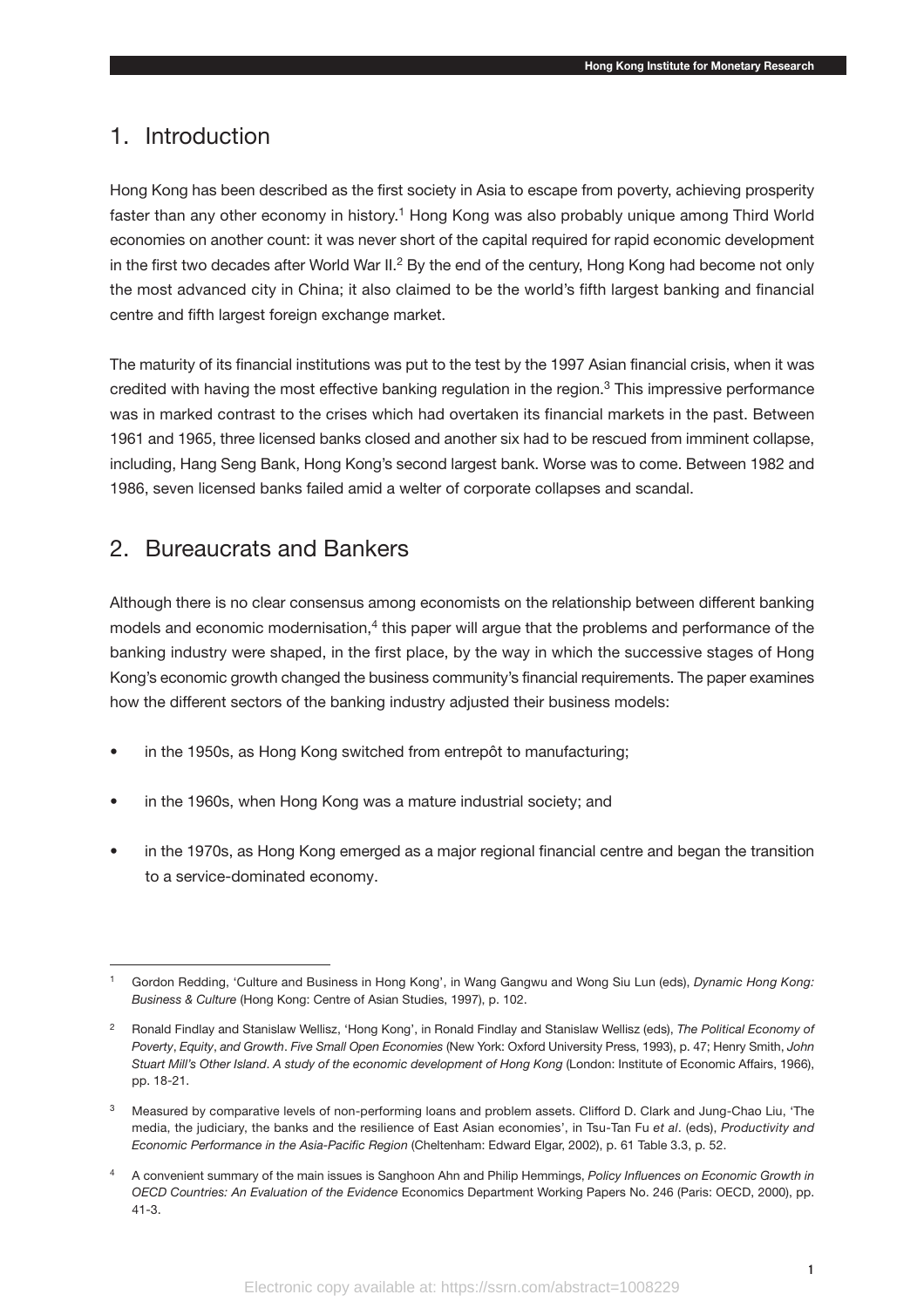The paper also focuses on how these adjustments were helped or hindered by regulatory policies and practices. The starting point for this analysis is the way that the banking industry's business models were shaped by two 'players': the officials responsible for the financial sector ('bureaucrats') and the proprietors and senior executives of financial institutions ('bankers'). Baumol has argued that it is 'the rules of the game that determine the relative payoffs to different entrepreneurial activities'. These rules may vary according to time and place, he notes, and they can be rapidly transformed by direct action – government policies, legislation and the courts, for example. He has suggested that 'at times the entrepreneur may even lead a parasitical existence that is actually damaging the economy' – which sums up the chronic problem of Hong Kong's financial markets and their regulation from 1948 to 1986.<sup>5</sup> Hence, a primary concern of this paper is with the bureaucrats' rules and their impact on bankers' behaviour.

# 3. Hong Kong's Industrial Takeoff

In 1948, a Banking Ordinance was enacted in response to severe political pressure from China and the ruling Guomindong.<sup>6</sup> This legislation established Hong Kong's first, rudimentary framework for banking regulation. Its original aim was to impose controls on the 'native Chinese banks' which flourished through gold and currency dealing and financial transactions with a war-torn Mainland, plagued by financial chaos for which the ruling Guomindong blamed Hong Kong. In 1949, the Chinese Communist Party came to power and quickly put an end to the nation's problems of hyperinflation, black markets, smuggling and speculation.

Thus, the new Banking Ordinance related to an economic environment that was about to disappear.

- The state-controlled economy introduced by the Chinese Communist Party ended Hong Kong's access to the Mainland's domestic markets.
- The international embargoes imposed on the new People's Republic of China during the Korean War halted Hong Kong's traditional entrepôt trade between the Mainland and the West.
- Hong Kong itself was building up its industrial capacity and about to become a manufacturing centre exporting to Western markets.

The officials responsible for enforcing the legislation had little awareness of the economic transformation taking place in the early 1950s and showed no anxiety about how it might affect the banking environment. Once the Guomindong had been defeated in 1949, its political pressure to control local Chinese banks evaporated, and the colonial administration felt free to set its own banking priorities. It had never believed

<sup>5</sup> William J. Baumol, 'Entrepreneurship: Productive, Unproductive, and Destructive', *Journal of Political Economy* Vol. 98 (No. 5, Part 1), October 1990, pp. 895, 899, 917.

<sup>6</sup> Hong Kong's negotiations with the Mainland are recorded in Hong Kong Public Records Office (HKRS hereafter) 163-1-402/3 'China Trade & Commerce Aide memoire re closer cooperation between China and Hong Kong in connection with trade and exchange control'.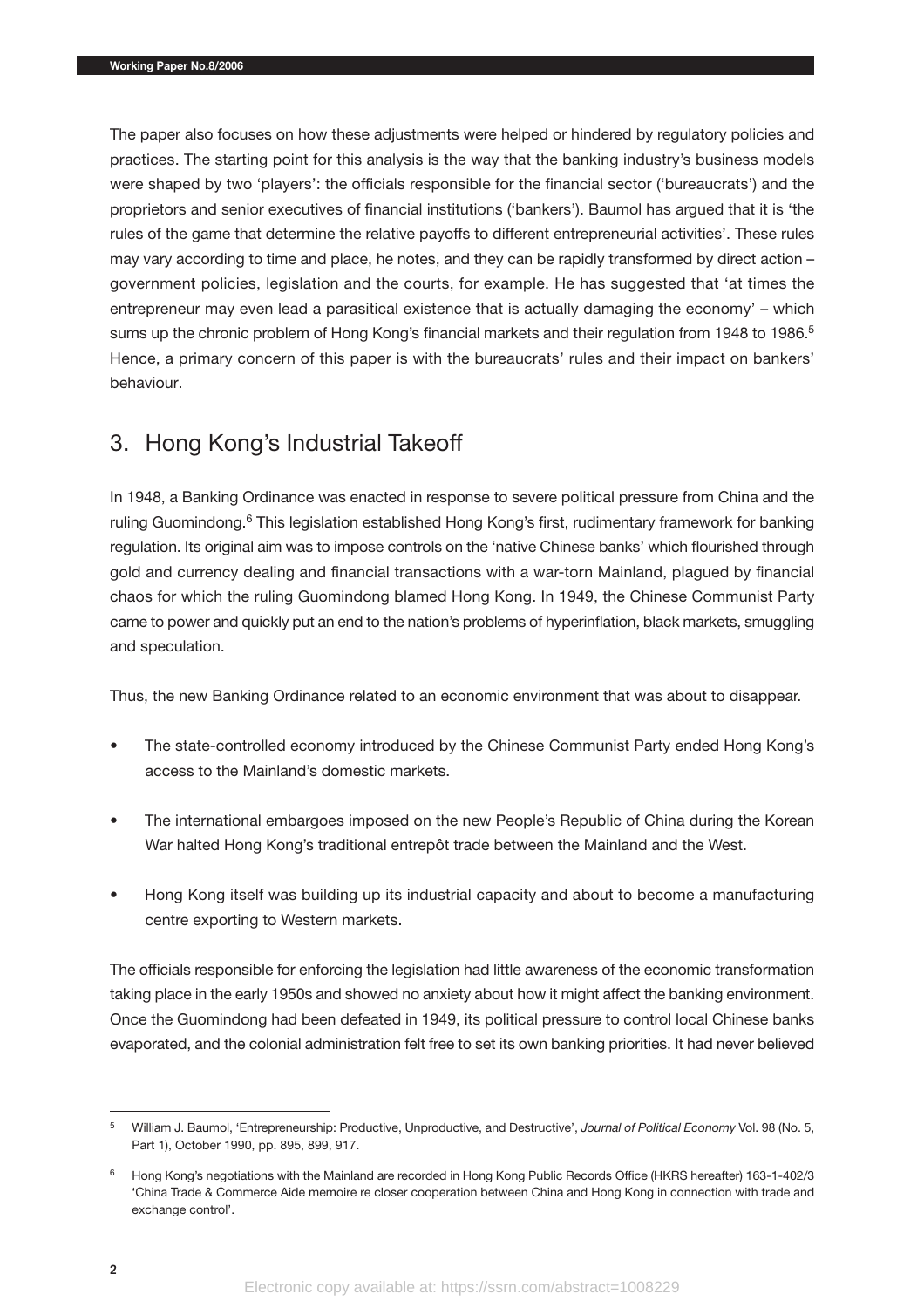that local Chinese banks should be forced into the world of modern corporate structures, statutory obligations to shareholders or regulatory responsibilities to depositors.<sup>7</sup> After the fall of the Guomindong, the Financial Secretary wanted to abolish the 1948 Banking Ordinance altogether.<sup>8</sup> The bureaucrats' preference was for their own informal 'rules' rather than the law, and later sections of this paper will discuss how these rules affected the business model of local Chinese banks.

#### 4. Invisible Growth

The banking industry had confidently underwritten the reconstruction of the economy and a remarkable revival of the Mainland-related entrepôt trade immediately after World War II.<sup>9</sup> Nevertheless, as Hong Kong's rapid industrial take-off began in the late 1940s, even the largest banks found the experience uncomfortable. They stumbled badly when, in 1950, the Korean War led to a total United States ban on all commercial and financial transactions with the People's Republic of China which was to last until 1971 (reinforced initially by a United Nations embargo).

The banks took a gloomy view of future prospects. In 1950, they were refusing to finance imports on the grounds that local warehouses were filled with unshippable products.10 The banks began to cut credit lines even to the biggest and most modern manufacturing plants established by refugee entrepreneurs from Shanghai. The bankers almost shut down the cotton-spinning sector – the building block for Hong Kong's emergence as a major textile exporter. Catastrophe was averted by China Engineers Ltd, a trading firm, which created a formula that gave HSBC and Chartered Bank the necessary comfort to continue to finance imports of raw materials.11 One prominent businessman, Lawrence (later Lord) Kadoorie, claimed that the credit squeeze caused more economic damage than the embargoes themselves.12

The bankers' pessimism was part of a general unawareness within Hong Kong about the total transformation of the economy that got underway with the rise of manufacturing. Until 1959, there were virtually no published official data to demonstrate the speed with which the economy was becoming

<sup>7 (33) &#</sup>x27;Report of the Select Committee' [of the Legislative Council set up to report on the Banking Bill], 14 January 1948. HKRS 163-1-440 'Banking 1. Banking Ordinance 2. Control over the opening and functioning of Native Banks in Hong Kong'; (86) Financial Secretary, 'Memorandum to Members of the Banking Advisory Committee ... Licensing Policy', 23 October 1959, HKRS 163-1-679.

<sup>8 (8)</sup> Financial Secretary letter to Sir Man Kam Lo, 25 March 1952. HKRS 41-1-6691 'Banking Operations Legislation for control of ...'.

<sup>9</sup> Y. C. Jao, *Banking and Currency in Hong Kong. A Study of Postwar Financial Development* (London: Macmillan, 1974), p. 17.

<sup>10</sup> C. G. S. Follows, Financial Secretary, *Hong Kong Hansard*, 8 March 1950, p. 46.

<sup>11</sup> *Far Eastern Economic Review* (*FEER* hereafter): 'Cotton Spinning in Hongkong', 21 September 1950; 'Commercial Reports', 9 November 1950; 'The Hongkong Cotton Mills Pool', 6 September 1951.

<sup>12</sup> (35) Note from Lawrence Kadoorie dated 30 December 1950. HKRS163-1-1376 'Industry and Production. Industrial Situation in Hong Kong'. This view was echoed twenty years later by Sir John Cowperthwaite, Financial Secretary. (26) Cowperthwaite letter to Sir Frank Figgures (United Kingdom Treasury), 19 October 1970 and 'A Preliminary Note on the International Monetary Fund with reference to dependent territories (and with particular reference to Hong Kong)', p. 11. HKRS163-9-217 '(A) Meeting of Senior Commonwealth Finance Officials 1970. Sterling Area Balance Of Payments – Developments and Prospects To Mid-1971 (B) Overseas Sterling Area Countries Statistics'.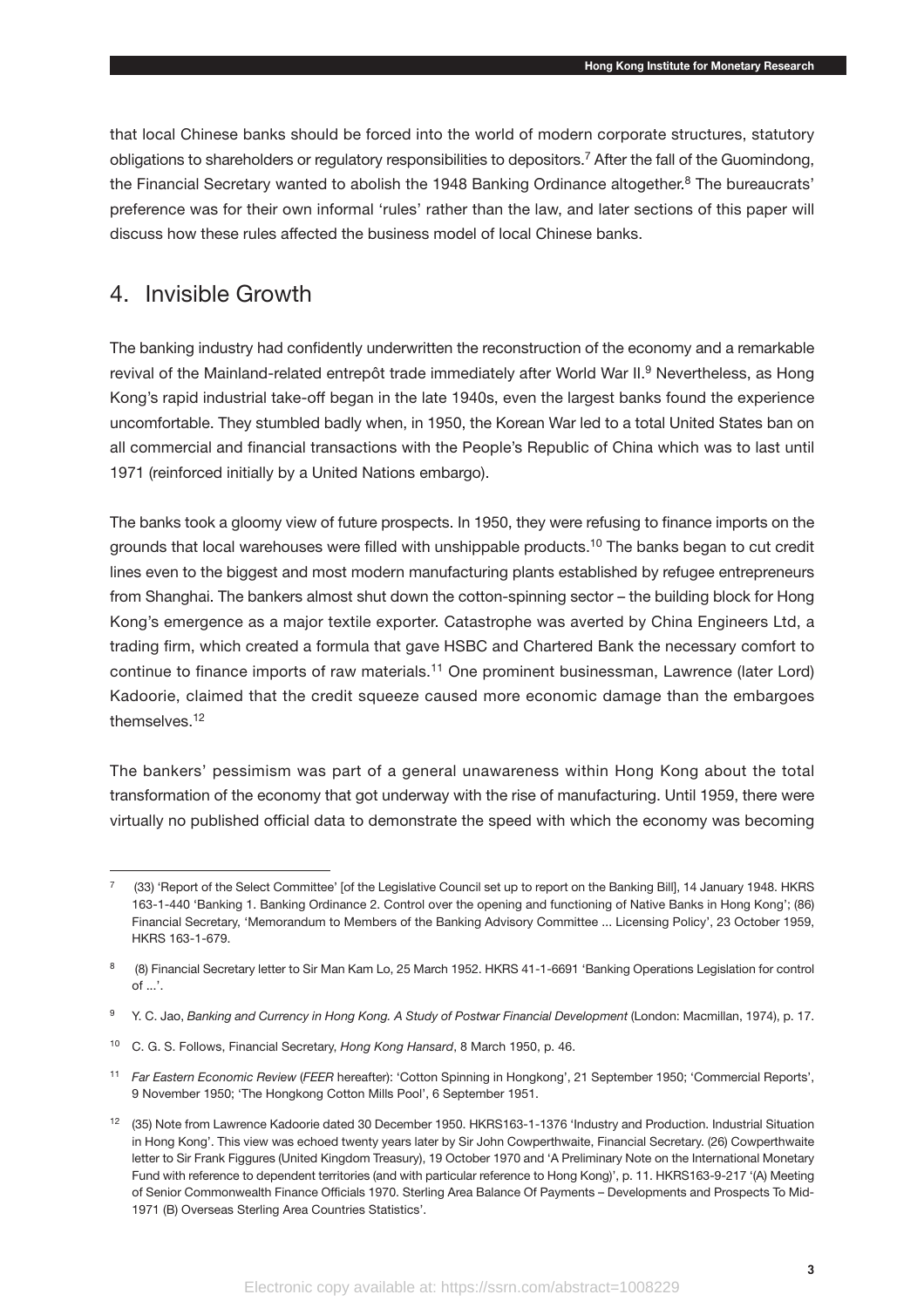dependent on exporting the output from its own factories. Throughout the previous century, the economy had been dominated by entrepôt activities. It thus required an enormous leap of the imagination to recognise that the value added from manufacturing would more than fill the shortfall created by the loss of the traditional China trade. Most contemporary observers focused on the collapse of the entrepôt sector as reflected in the total export figures. These were the only economic data readily available, and they seemed calamitous. A fall of 53 per cent in total exports in 1952 alone was followed by a further 17 per cent decline before starting to recover in 1955. (Table I) The Government had other trade statistics which pointed to considerable growth in the local economy, but they were not generally accessible. These unpublished data are included in Table I and reveal that domestic exports were growing by 136 per cent a year between 1950 and 1960, thanks to the breakneck expansion of local manufacturing. During the same period, re-exports fell by an annual 7 per cent.

## 5. Funding the Factories

Who financed the rapid expansion of manufacturing capacity implied by the growth in domestic exports recorded in Table I? The absence of adequate banking and other economic data until the 1960s makes it impossible to quantify the dynamics of Hong Kong's economic growth.<sup>13</sup> Certainly, the stock exchange played virtually no part in this process.<sup>14</sup> Foreign aid was negligible, equivalent to a mere 0.28 per cent of total government expenditure between 1947 and 1968.15 The colonial administration itself stubbornly refused to provide development funds.

The usual explanation offered is an influx of foreign funds.<sup>16</sup> Flight capital from the Mainland is described as having played a major role.<sup>17</sup> Given the near demise of the Shanghai manufacturers at the start of the decade (mentioned earlier), the Mainland refugees' contribution must have been limited. Remittances from Overseas Chinese have been another much-canvassed source of capital, although it is hard to identify how these funds found their way into start-up factories in the 1950s.<sup>18</sup> In fact, the banks were the only institutional or large-scale source of funding, and it can be argued very plausibly that it was the bankers who financed Hong Kong's manufacturing take-off.19 The analysis which follows will suggest

<sup>&</sup>lt;sup>13</sup> The absence of economic statistics is discussed in Leo F. Goodstadt, 'Government without Statistics: Policy-making in Hong Kong 1925-85, with special reference to Economic and Financial Management', *HKIMR Working Paper No. 6/2006*, April 2006.

<sup>14</sup> 'Report of the Industrial Bank Committee' (Hong Kong Government, January 1960, mimeo), p. 6. M. 10 TID to SID, 3 November 1967, HKRS1056-1-194 'Industrial Survey-Policy'. Catherine R. Schenk, 'Regulatory reform in an emerging stock market: the case of Hong Kong, 1945-86', *Financial History Review*, 11.2 (2004), pp. 5-7.

<sup>&</sup>lt;sup>15</sup> The figure was so low as to be a potential political embarrassment to the United Kingdom. M.2 Acting Financial Secretary to Governor, 10 September 1968. HKRS229-1-807 'Financial Aid (Including Loans) Received from the United Kingdom and Other Governments record of ...'.

<sup>16</sup> I. M. D. Little, *Collection and Recollections Economic Papers and their Provenance* (Oxford: Clarendon Press, 1999), p. 229.

<sup>17</sup> Leonard K. Cheng, 'Strategies for Rapid Economic Development: The Case of Hong Kong', *Contemporary Economic Policy*, Vol. 13. No. 1, 1995, p. 29.

<sup>18</sup> On refugees and remittances, see Cheng Tong Yung, *The Economy of Hong Kong* (Hong Kong: Far East Publications, 1977), p. 39.

<sup>19</sup> See John L. Espy, 'Some Notes on Business and Industry in Hong Kong', *Chung Chi Journal*, Vol. 11, No. 1 (April 1972), p. 178. The role of non-institutional financing in the history of Hong Kong's industrial growth was reported in L. F. Goodstadt, 'Hongkong Affairs: Profits in Pawn', *FEER*, 3-19 April 1969.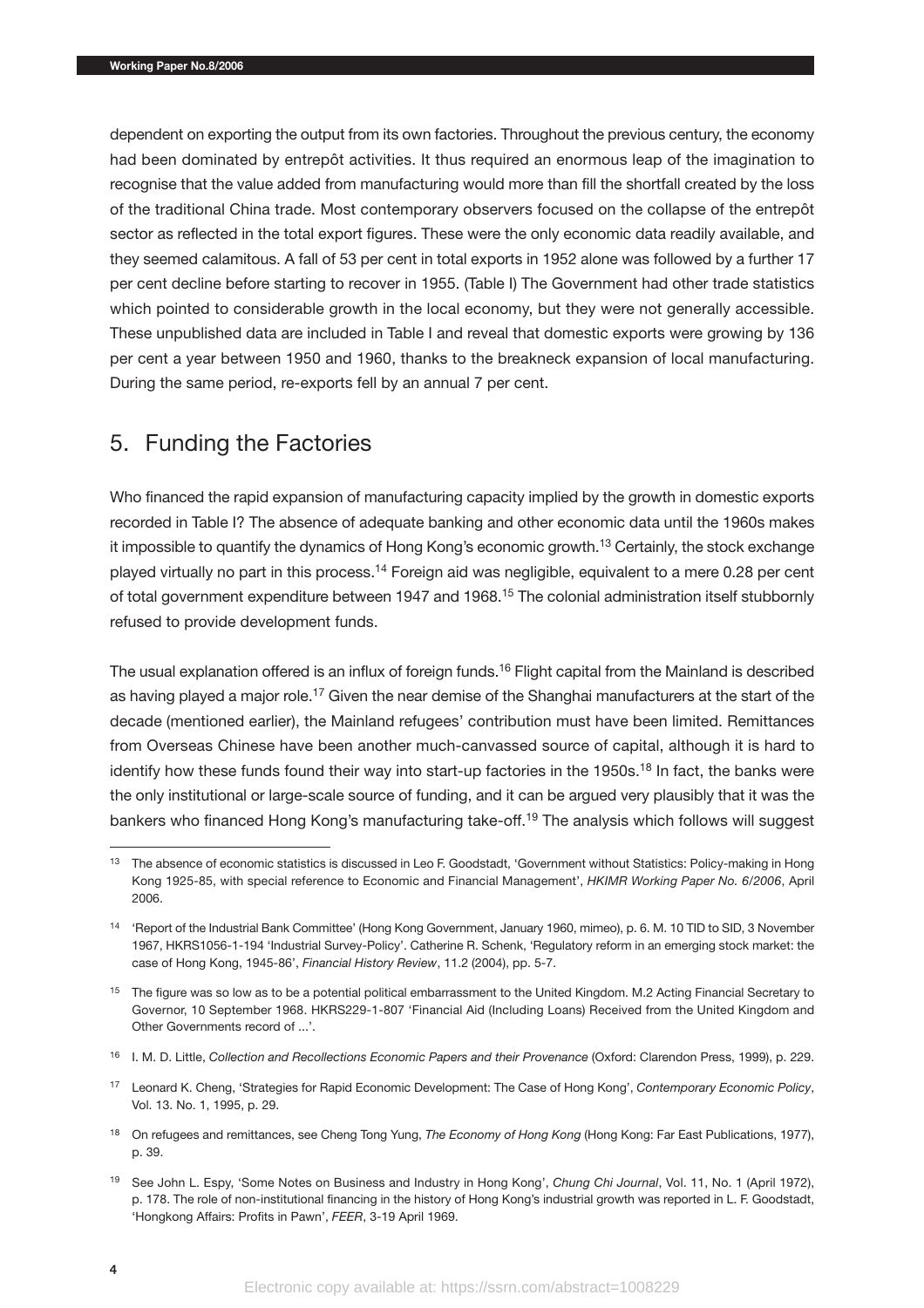that the banking industry provided the funds for the sustained momentum of industrial growth throughout the decade, including diversification from cotton spinning and weaving into garments (where local Cantonese entrepreneurs were the dominant force).

The historical record is confused by manufacturers' lobbying for cheap industrial finance. In this campaign, which lasted from the mid-1950s until the end of the century, a crucial argument was the banks' alleged neglect of industry, particularly the smaller enterprises. In fact, claims that manufacturing was handicapped by a failure of the banks to meet industrial needs are refuted by the very speed of Hong Kong's transition to a manufacturing centre exporting to Western markets. No less persuasive, the banking industry's critics failed repeatedly to produce evidence that the banks had rejected any viable loan proposal from industry.<sup>20</sup>

After the Government began to collect comprehensive banking statistics in the 1960s, the share of total bank loans allocated to manufacturing was seen to be well below manufacturing's contribution to GDP (and it declined in the following two decades). These figures have been taken as evidence of the bankers' neglect of manufacturers' requirements.<sup>21</sup> The data have to be treated with caution however. In an economy where the manufactured product, almost always, had been pre-sold to an overseas buyer, bankers found it difficult to make a clear distinction between commercial and industrial loans in reporting to the Government.22 More important still, criticism based on these official statistics overlooks the particular nature of Hong Kong manufacturing and the finance that it required.23 Factory production was concentrated, overwhelmingly, in the light industrial sector, which exported the bulk of its output. Few manufacturers operated on their own account until late in the last century. Most started to manufacture a product only after receiving a firm order from a foreign buyer, which allowed financing of the factory's activities through letters of credit, packing credits and other short-term facilities. Turnover, both physical and financial, was rapid. Bank lending could thus support a much higher level of production in manufacturing than in other sectors (property and construction in particular). In consequence, the share of industrial loans in total bank lending was not an accurate measure of the relative share of total output that industrial loans financed.

<sup>20</sup> The campaign for cheap government loans is summarised in Leo F. Goodstadt, *Uneasy Partners: The Conflict between Public Interest and Private Profit in Hong Kong* (Hong Kong: Hong Kong University Press, 2005), pp. 130-1, 134.

<sup>&</sup>lt;sup>21</sup> Complaints about the lack of bank support began in the 1950s, before reliable bank data were available. Stephen W. K. Chiu *et al*., *City States in the Global Economy: Industrial Restructuring in Hong Kong and Singapore* (Boulder: Westview Press, 1997), p. 34.

<sup>&</sup>lt;sup>22</sup> This point was made by both HSBC and Chartered Bank in response to an official request for banking statistics in 1960. (304) A. G. Small, Chartered Bank, 2 December 1960 and R. G. L. Oliphant, HSBC, 3 December 1960. HKRS163-1-625 'Banking Statistics – 1. Supply of ... to S of S 2. Policy Correspondence concerning ...'.

<sup>&</sup>lt;sup>23</sup> This issue is analysed cogently in 'Report of the Industrial Bank Committee', pp. 3, 12-3.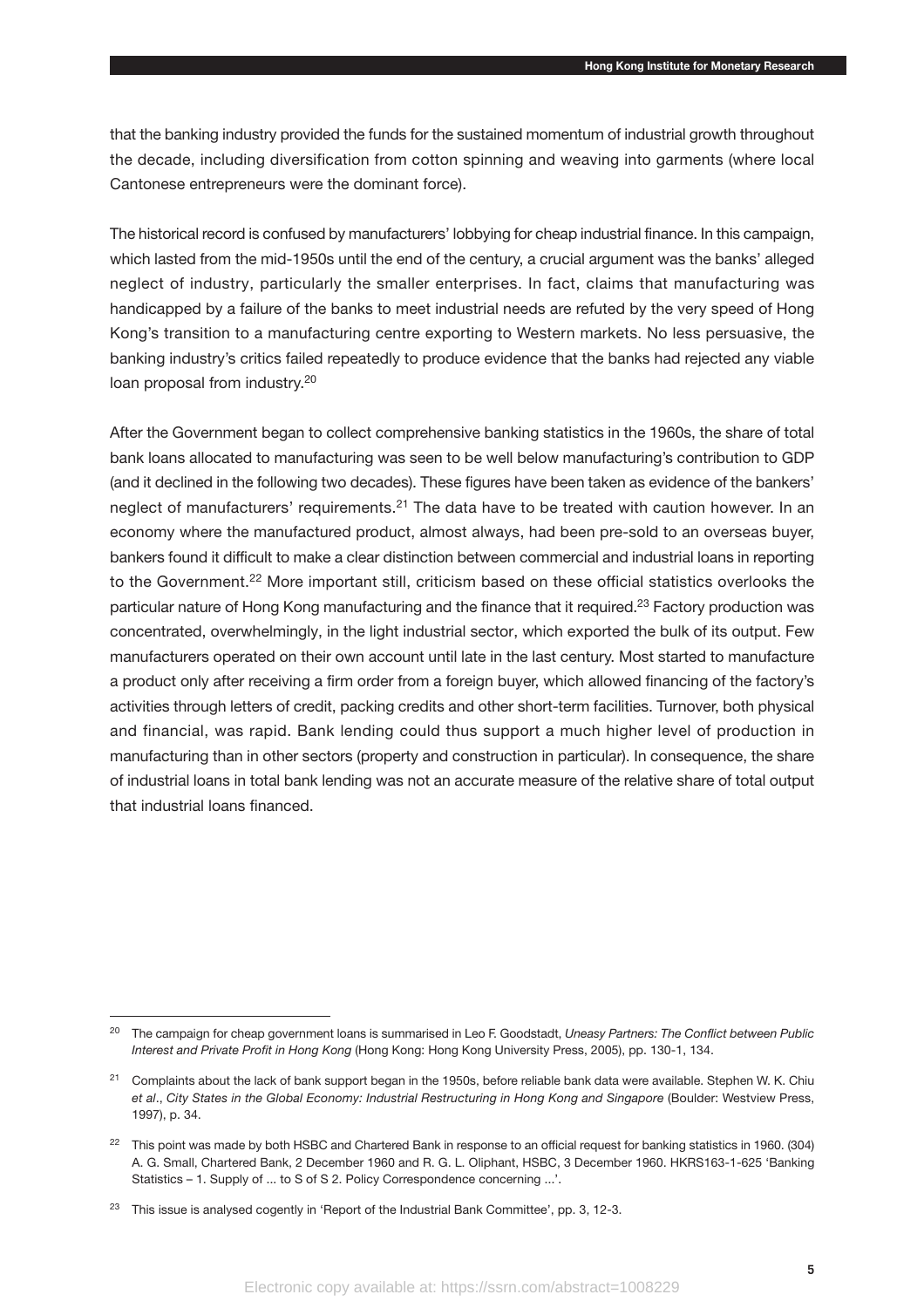#### 6. Reluctant Lenders

The headlong expansion of manufacturing thus created a secure lending environment. There was little room for speculation in the bank's provision of trade finance and short-term capital secured against export orders largely via letters of credit, with additional income generated by import and export transactions in foreign currency. Management of credit risk was straightforward, and this was banking of the most traditional and conservative kind.<sup>24</sup>

Once confidence had recovered from the initial panic over the Korean War described above, bankers ought to have had no difficulty in adjusting to the new stage of economic growth as the transition from trading port to manufacturing gathered pace. In practice, all three groups within the banking industry – China state-owned, local Chinese and foreign – found it hard to adapt their business models to the rise of manufacturing. It is arguable that the criticism of banks as reluctant lenders to manufacturing can be traced back to the mixed response from bankers to the new economic environment at the start of Hong Kong's industrial take-off.

#### **National Interest First**

China state-owned banks took little part in financing the growth of manufacturing in Hong Kong. They devoted all their available resources to serving the Mainland's development needs. So much so that the Commissioner of Banking proposed the introduction of legislation in the 1960s to compel this group of banks to use a minimum share of their assets in Hong Kong.25

#### **Traditional Preferences**

Local Chinese banks were accused in the mid-1950s of having been happy to provide any 'fly-by-night manufacturer' with easy loans.<sup>26</sup> The evidence available about their lending practices shows no such enthusiasm for industrial borrowers.<sup>27</sup> In any case, the typical manufacturer was a new entrepreneur, without the sort of business background that would have created a relationship with a local banker. Furthermore, unlike personal or property loans, a local Chinese bank could not charge a premium for manufacturing facilities because alternative finance was available at least as cheaply from foreign banks (as will be explained below). Industrial loans also involved a different kind of credit, which was not secured by assets in the form of gold, currency or real estate, which were key elements in the local Chinese banks' business model. Increasingly in the 1950s, these banks came to regard property as their priority, particularly after the introduction of instalment terms for the sale of new multi-storey

<sup>24</sup> Credit policies are discussed in Jao, *Banking and Currency in Hong Kong*. *A Study of Postwar Financial Development*, pp. 46-9.

<sup>&</sup>lt;sup>25</sup> This proposal won no support within the colonial administration. Commissioner of Banking letter to Financial Secretary, 22 March 1966; M. 14 AS(E)2 to DES and Financial Secretary, 2 May 1966. HKRS163-1-3274 'Banking Statistics Various – 1966'. The new law would have covered all banks.

<sup>26</sup> R. H. Leary, interview with M. G Carruthers, HSBC Hong Kong Manager, *FEER*, 10 June 1965.

 $27$  As can be seen in the HKRS files on individual banks cited in this paper.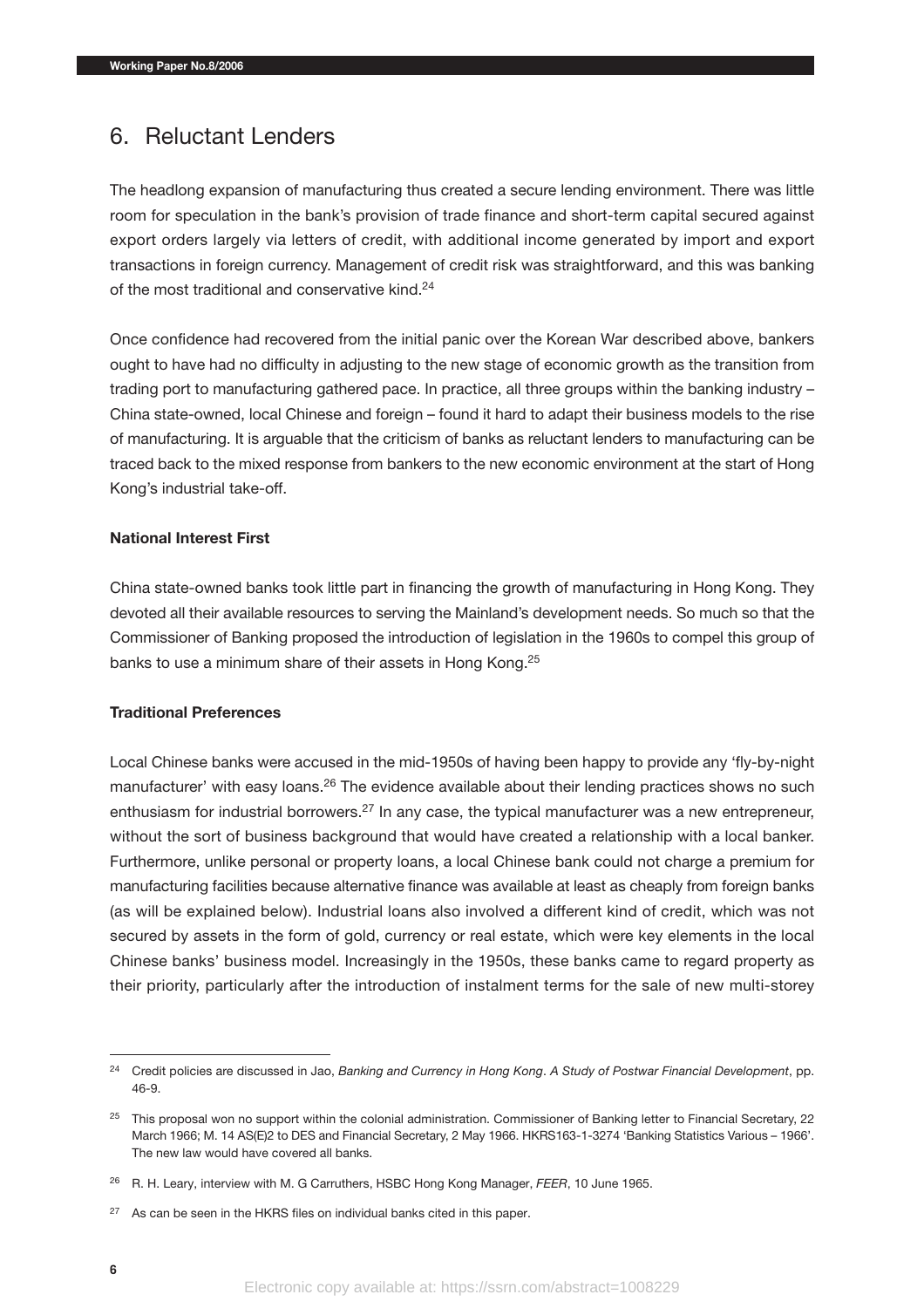residential flats. Quite simply, local Chinese banks retained a deep-rooted preference for their traditional business model in which the finance of manufacturing for export to Western markets had played little part.28

#### **Foreign Advantages**

Foreign banks faced cultural barriers rather than business obstacles in adjusting to their new opportunities. Hong Kong's largest bank, HSBC, was an important example of the reluctance to adapt. It was slow to abandon the tradition of the China Treaty Ports, where it had given priority to British firms and Westernised clients. It preferred to transact business with Hong Kong Chinese customers through compradors and other intermediaries. The provision of banking services to local industrialists came cautiously in the 1950s, and so did the appointment of Chinese managers.<sup>29</sup> There was still limited interest among the bank's British staff in building relations with Chinese businesses or even visiting their premises in the 1960s.<sup>30</sup> Nevertheless, Hong Kong's leading banking economist believes that the single largest lender to local manufacturers was HSBC and that this bank may have provided as much as half of industry's bank finance during the 1950s.<sup>31</sup>

Foreign banks had several advantages that helped them to emerge as the dominant banking sector in financing industrial growth. Many of them had experience of backing manufacturing ventures in Shanghai before 1949. They benefited, too, from their traditional focus on commercial banking as well as from their connections in Hong Kong's new export markets in Western Europe and North America.

They had another advantage: a 'liquidity loophole'. Although Hong Kong laid down no minimum liquidity requirements until 1964, the local Chinese banks, together with HSBC, had to maintain a prudent margin of deposits over their loans in order to meet the liquidity requirements of their customers, together with an adequate cushion against sudden crises. In the absence of a central bank, they had no lender of last resort to support them in an emergency. Foreign banks, by contrast, could manage their liquidity on a global basis. Head offices could cover the liquidity requirements of their Hong Kong branches comfortably through credit facilities made available to them in London and New York because these branches formed a very small fraction of their global portfolios. The only constraints on their branches' local lending were commercial prudence and their ability to borrow Hong Kong dollars.

As a result, foreign banks could allow 'loans and advances to industry [to] far exceed ... deposits', to quote a European banker in 1960. This almost unrestricted credit creation by foreign banks was, he

<sup>&</sup>lt;sup>28</sup> The best account of local Chinese banks and their traditional business model is Catherine R. Schenk, 'Banks and the emergence of Hong Kong as an international financial center', *Journal of International Financial Markets, Institutions and Money*, 12 (2002), pp. 321-340.

<sup>29</sup> Frank H. H. King, *The Hong Kong Bank in the Period of Development and Nationalism, 1941-1984. From Regional Bank to Multinational Group* (Cambridge: Cambridge University Press, 1991), pp. 306-11, 621-5, 704-5.

<sup>30</sup> See T J. F. Marshall, *Whereon the Wild thyme Blows. Some memoirs of service with the Hongkong Bank* (Grayshott: Token Publishing Limited, 1986), pp. 107-8, 111-4.

<sup>&</sup>lt;sup>31</sup> Y. C. Jao, 'Financing Hong Kong's Early Postwar Industrialization: the role of the Hongkong & Shanghai Banking Corporation', in Frank H. H. King (ed.), *Eastern Banking: Essays in the History of the Hong Kong & Shanghai Banking Corporation* (London: The Athlone Press, 1983), pp. 554, 558-60.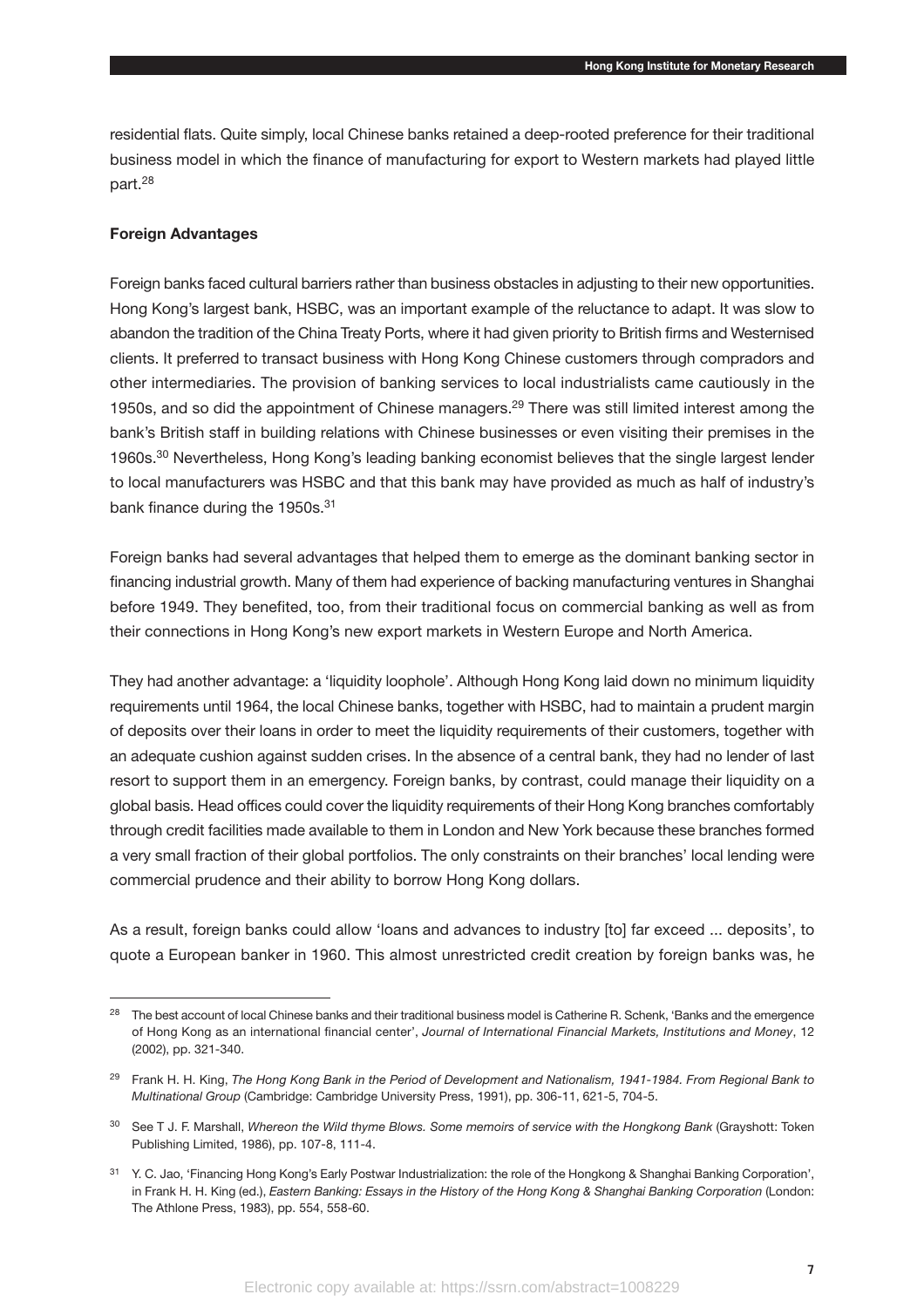claimed, a form of investment in Hong Kong although no funds were actually remitted to the local branch.<sup>32</sup> Significantly, the bureaucrats refused to believe that such high ratios of loans to deposits were possible, and they accused bankers of misunderstanding their own accounting practices.<sup>33</sup> This liquidity loophole was particularly beneficial as manufacturing took off in the 1950s, and the foreign banks' liberal attitude towards credit creation helps to account for Hong Kong's remarkable freedom from capital constraints while industry was expanding at break-neck speed. The loophole became less benign in the 1970s, as will be explained later in this paper.

## 7. Rules Replace Regulations

The local Chinese banks, as a group, failed to adapt their traditional business model to the new economic environment dominated by manufacturing. There was a price to be paid for their reluctance to change. Initially, it was the so-called 'native' banks which suffered most. When bank licensing was introduced in 1948, Hong Kong had eight China state-owned and 13 foreign-owned banks; 33 Chinese-owned commercial banks; and 78 'Chinese native banks'. By 1955, 52 'native' banks had closed.34 The distinction between 'native' and other local Chinese banks had never been very clear,<sup>35</sup> and it became increasingly arbitrary as the surviving 'native' banks sought the status of commercial banks.<sup>36</sup> By 1961, officials no longer tried to distinguish between this category and the rest of the local Chinese bank group.<sup>37</sup>

The prestige of the local Chinese banks as a group had shrunk throughout the 1950s. By 1961, their previous esteem had been replaced by what one official called a 'dubious reputation'.<sup>38</sup> By 1964, there were 13 China state-owned banks; 36 foreign-owned banks; but only 38 local Chinese banks. In this last group, there were six small, unincorporated businesses to which the label 'native' bank might still be applied.<sup>39</sup> Foreign-owned institutions had become the dominant banking group in the booming, post-war, industrialised economy.

<sup>32</sup> (302) P. Mardulyn, Manager Banque Belge, letter to DFS, 30 November 1960. HKRS163-1-625.

<sup>33</sup> See DFS's reply to Mardulyn, (303) 3 December 1960. Also (312) Statistician memo to DES, 'Banking Statistics', 22 April 1961. HKRS163-1-625.

<sup>34</sup> *FEER*: 'Hongkong Licensed Banks', 17 November 1948; Ricardo, 'Development of Banking in Hong Kong during 1955', 2 February 1956.

<sup>&</sup>lt;sup>35</sup> There was a clash between Hong Kong and Mainland definitions on the meaning of 'native' bank even when the 1948 legislation was being drafted. See Acting Financial Secretary minute to Attorney General, 28 January 1948. HKRS153-1-440.

 $36$  By 1960, the number of banking institutions still being identified as 'native' banks had fallen to 10 (out of a total of 81 licensed banks), although some of those so labelled ought not to have been included. Ng Kwok Leung, 'The Native Banks: Their Structure and Interest Rates', *FEER*, 11 February 1960.

<sup>37</sup> H. J. Tomkins, *Report on the Hong Kong Banking System and Recommendations for the Replacement of the Banking Ordinance 1948* (Hong Kong: Government Printer, 1962), p. 2.

<sup>38</sup> M. 10 AS(E) to DES, 7 October 1961. HKRS163-3-7 'The Chiu Tak Bank Ltd 1. Application from ... for Banking Licence 2. Balance Sheet of ...'.

<sup>&</sup>lt;sup>39</sup> The 1964 data are derived from (6) Commissioner of Banking memo to Financial Secretary, 19 March 1965. HKRS163-1-3273 'Banking Statistics Various 1965'. On official confusion about the precise number of licensed banks, see (19) Commissioner of Banking memo to AS (E) 231 December 1965; (22) Commissioner of Banking memo to Financial Secretary, 25 January 1966. HKRS163-1-3273.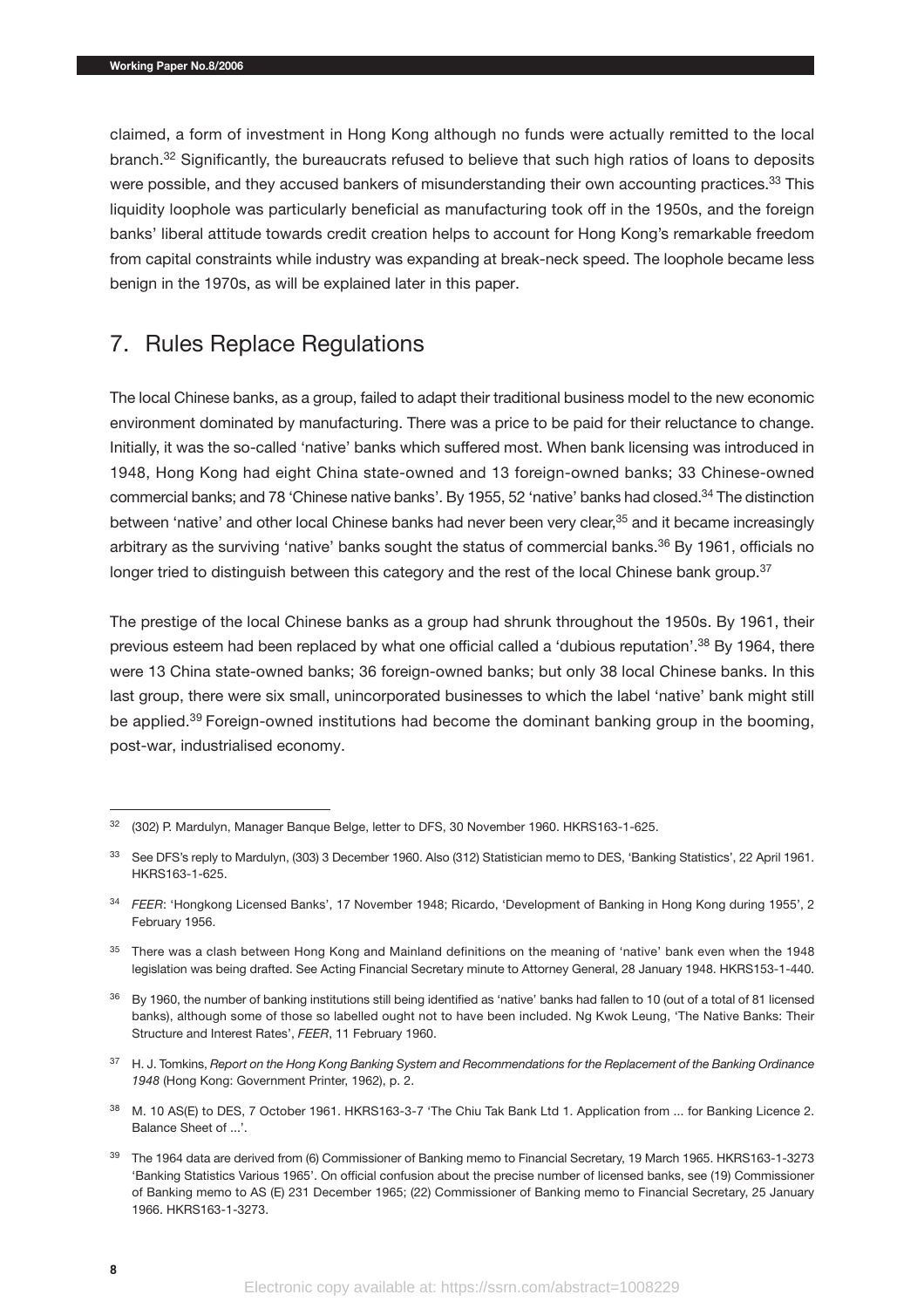The bureaucrats had not intended the 1948 Banking Ordinance to have such drastic consequences. They had carefully adjusted their enforcement of the 1948 banking legislation to accommodate what they believed were the traditional practices of the Chinese family firm. In practice, these concessions were extended to local Chinese banks as a group, regardless of whether they were long-established family businesses or newly-licensed and incorporated. The bureaucrats' informal rules provided these local bankers with extensive immunity from their legal requirements.

- An almost total exemption from the 1948 Banking Ordinance was granted to the smaller local Chinese bank.<sup>40</sup>
- Scrutiny of the affairs of local Chinese banks was perfunctory. Investigation of the suitability of applicants for banking licences imposed a very low threshold of competence. The bureaucrats did not bother to enforce statutory reporting requirements with any vigour.<sup>41</sup>
- No pressure was imposed on local Chinese banks generally to ensure the prudent conduct of business or the protection of their depositors. The bureaucrats had little interest in their solvency and were prepared to go to considerable lengths to allow the weakest managers to trade their way out of trouble.<sup>42</sup>
- Only when, in exceptional cases, the bureaucrats perceived a real risk of bank instability leading to serious political protests, did they make full use of their statutory powers to scrutinise applicants and attach the maximum capital requirements to the licence.<sup>43</sup>

The banking industry as a whole had ample reason to conclude that the bureaucrats with whom the bankers dealt had little interest in prudent credit management and even less in law-enforcement, not just in terms of compliance with the 1948 Banking Ordinance but with commercial and criminal law generally.

#### 8. Property Profits

Some local Chinese banks enjoyed impressive growth in the 1950s, which seemed to vindicate their attachment to the basic business model. As will be explained below, expansion usually came much faster than modernisation of their banking culture. It encouraged even the Hang Seng Bank, the biggest and best of them, to almost self-destruct by neglecting to adopt the corporate practices needed to ensure the prudent management of their operations. This danger was to be highlighted in the early 1960s by another shift in the pattern of Hong Kong's economic development: the arrival of multi-storey buildings, residential projects especially, sold to the public in advance of completion. Between 1960

<sup>40</sup> Deputy Financial Secretary, 'Banking Ordinance, 26 January 1950. HKRS 163-1-441 'Names and Addresses of Partners of Banks required for the Banking Ordinance 1948'.

<sup>41</sup> For example, HKRS41-1-3024 'The Foo Kee Bank 1. Application from ... for a banking licence 2. Balance Sheet of ...'.

<sup>42</sup> This tolerance is well illustrated in HKRS41-1-3095 'Far East Commercial Bank Ltd. Application from ... for a banking licence'.

<sup>43</sup> HKRS41-1-3099 'The Bank of New Territories, Ltd. Application from ... for a banking licence'.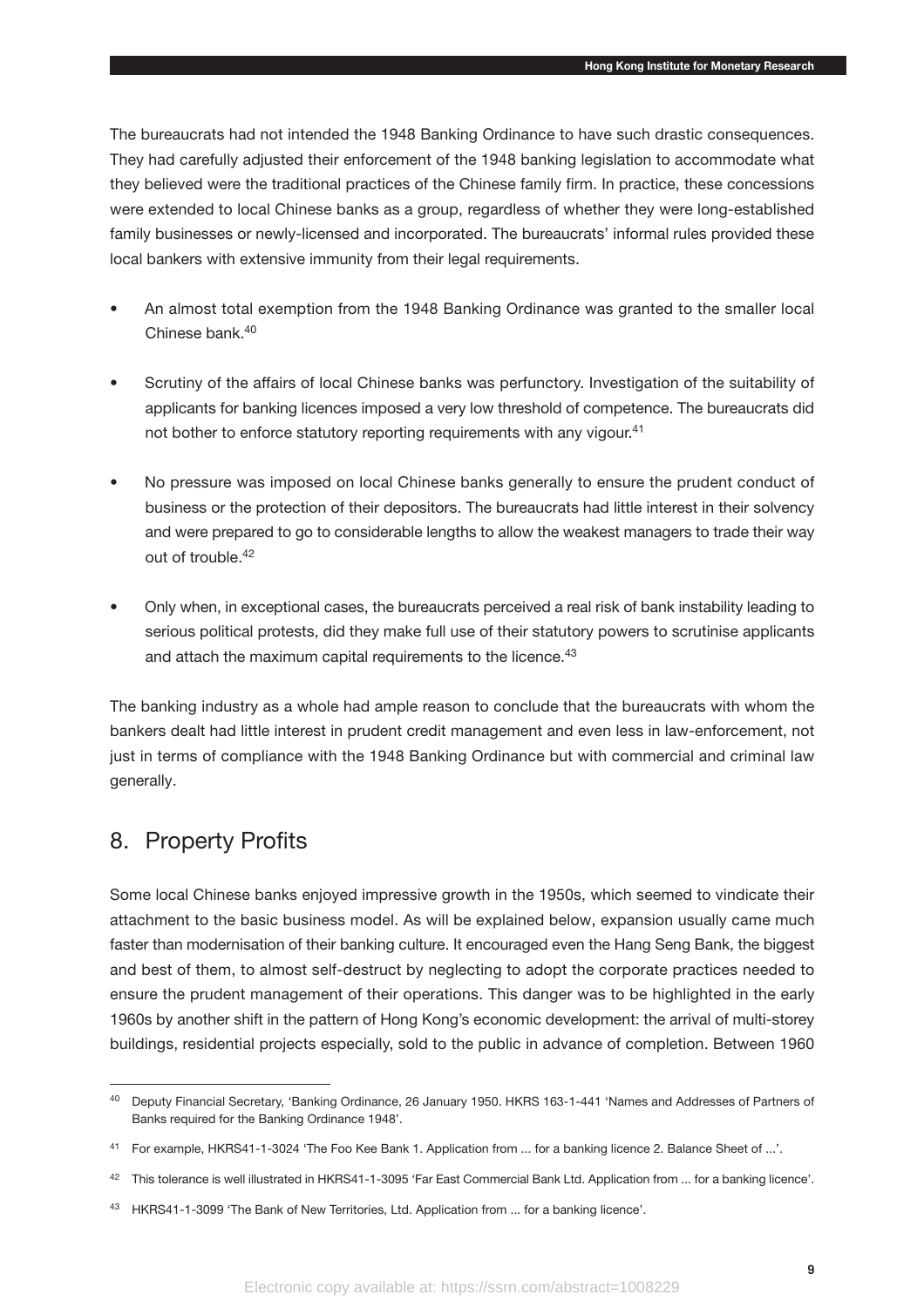and 1965, residential projects accounted for the largest share of new buildings completed by the private sector. They grew in size and complexity, driving up total annual construction expenditure by 174 per cent.44

The allure of property projects was considerable for local Chinese banks because they were part of their traditional business model, and foreign banks were not active in this field.<sup>45</sup> The project was frequently undertaken within a family conglomerate, which included not just the bank but real estate and construction companies. Where the developers were not family or friends, bank proprietors and senior executives could become quasi-shareholders in their personal capacities by demanding the right to purchase units in the completed building on concessionary terms. The bank itself could expect profits from financing the construction and providing the hire-purchase facilities for the purchasers. The growth in precompletion sales seemed to improve loan turnover, although these transactions increased the danger of defaults if construction problems arose or property prices collapsed. The lack of distinction between personal and corporate interests meant that loans for property projects were not arm's length, and the public's deposits were treated like equity capital.

The bureaucrats faced a serious dilemma in managing the risks created by the property sector and its banking links. The Government felt very dependent on the contribution of private developers to tackling the overcrowding and squalor in which a high proportion of the population was living.<sup>46</sup> At the same time, the Government itself had created a real estate 'bubble' by ill-considered changes in the laws governing property development.47 It felt unable, however, to take direct action to prevent the situation from getting out of control.<sup>48</sup> Inevitably, the inability of individual bankers to resist the heady profits offered by property lending became a major threat to banking stability in this decade. The developers' dependence on their bankers increased, and the exposure of local Chinese banks grew to levels that alarmed officials.49 Catastrophe became only a matter of time in the 1960s after excessively liberal creation of credit by the banks allowed developers to launch over-ambitious property projects that proved financially unsustainable.50

- <sup>48</sup> Cowperthwaite, *Hong Kong Hansard*, 24 February 1966, p. 55.
- <sup>49</sup> The danger from involvement in property was in highlighted in Tomkins, *Report on the Hong Kong Banking System and Recommendations for the Replacement of the Banking Ordinance 1948*, p.6. The position was no better in 1965. (4) Banking Commissioner secret memo to Financial Secretary, 16 September 1965. HKRS163-1-3284 'Problems Affecting the Real Estate and Allied Industries'.

<sup>44</sup> The average number of dwelling units per residential building rose from 7.3 to 27 over this period; and average construction cost per unit from HKD18,954 to HKD20,035. Figures are calculated from Census and Statistics Department, *Hong Kong Statistics 1947-1967* , Table 10.2 'Building (Private Sector): Number and Cost of Completed Buildings by Type, 1951-67', p. 171; Table 10.4 'Building (Private Sector): Property Redevelopment, 1958-67', p. 173.

<sup>&</sup>lt;sup>45</sup> A good analysis of the importance of property for local Chinese banks is provided by Ng, 'The Native Banks: Their Structure and Interest Rates'.

<sup>46</sup> 'It would be very shortsighted to do anything to discourage' the developer. Cowperthwaite, *Hong Kong Hansard*, 17 January 1962, p. 6.

<sup>&</sup>lt;sup>47</sup> The impact of legislation on the property market is analysed by Stephen N. S. Cheung, 'Rent Control and Housing Reconstruction: The Postwar Experience of Prewar Premises in Hong Kong', *Journal of Law and Economics*, Vol. XXII, April 1979, pp. 27-53.

<sup>50</sup> Cowperthwaite, *Hong Kong Hansard*, 24 February 1966, pp. 54-5.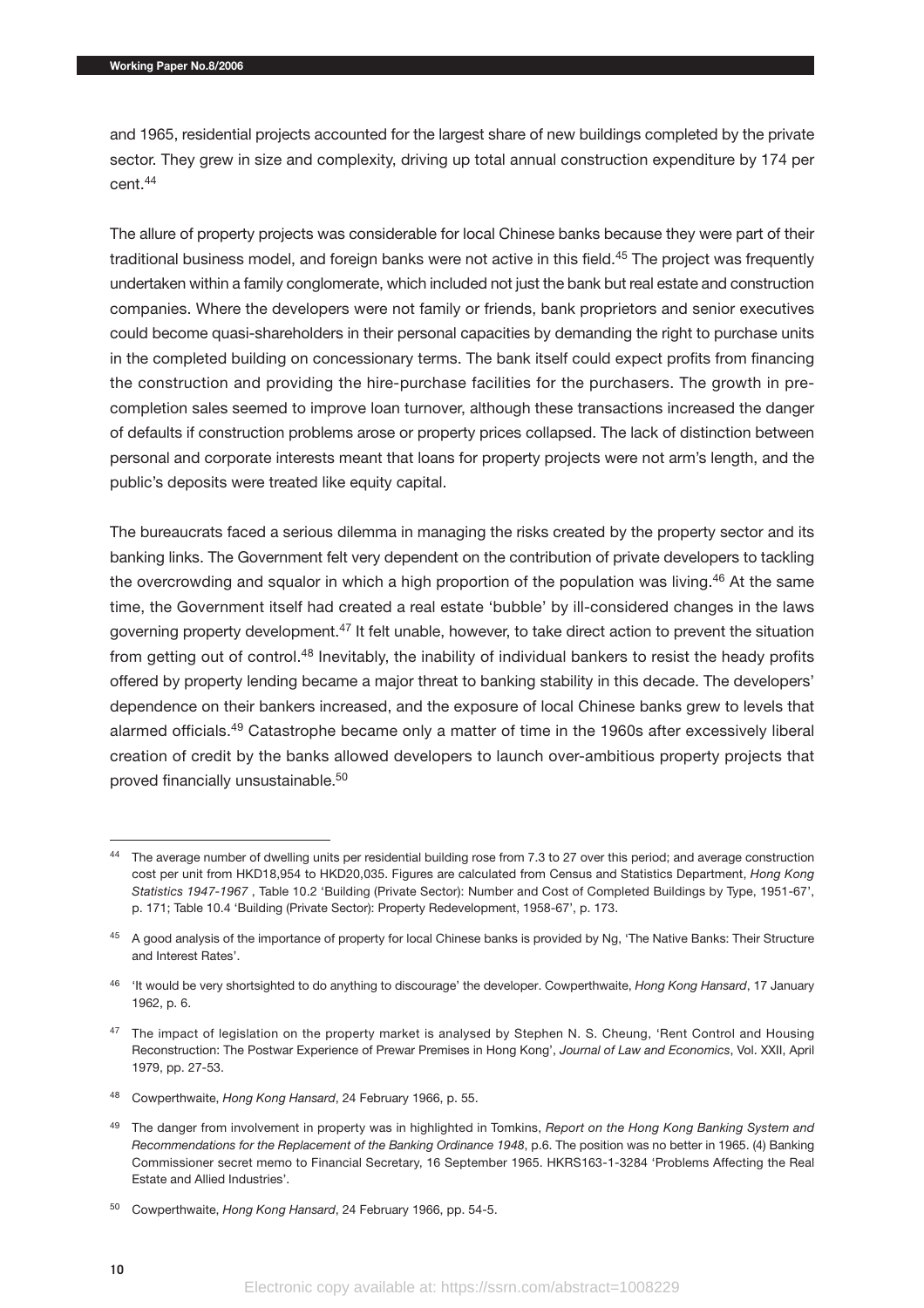#### 9. Five who Failed

Between 1961 and 1965, five local Chinese banks were brought to the verge of collapse: Liu Chong Hing in 1961; Chiu Tai in 1963; and Ming Tak, Canton Trust and Hang Seng in 1965. The bureaucrats had failed to heed the early indicators of illegal activities and financial fragility threatening the first four of these institutions. Liu Chong Hing and Hang Seng Banks were too large to be allowed to fail, and they were rescued to prevent a general collapse in depositor confidence although in both cases their difficulties were blamed on bank runs caused by 'unfounded' rumours. The other three were not saved from selfdestruction. All five banks had suffered from one or more management defects that imperilled their survival:

- failure to distinguish between the public's deposits and family assets,
- over-involvement in non-banking businesses, especially property speculation,<sup>51</sup>
- consequent fraudulent and corrupt behaviour to conceal mounting losses, <sup>52</sup> and
- lack of concern about cancellation of a bank's licence or prosecution of its executives because of the bureaucrats' reluctance to act as regulators and enforce the law.<sup>53</sup>

These five failures did not reveal the full extent of the propensity to self-destruct. When the Canton Trust closed in 1965, bank runs followed which undermined depositors' confidence not just in Hang Seng Bank but in local Chinese banks as a group. Their total deposits fell by 30 per cent from January to September, leaving another four of them especially vulnerable.<sup>54</sup> When the Government arranged facilities to rescue them, some assumed that they could continue to run their affairs with small regard for prudent management and little to fear from the regulators.<sup>55</sup> But the regulatory environment was changing. A new Banking Ordinance had been enacted in 1964, and its principal target was the banker whose business model favoured loans to family, friends and their related businesses.

#### 10. The Regulators Take Charge

The scandalous background to the Liu Chong Hing's near-collapse in 1961 had made it impossible for the Government to resist any longer the demands of leading bankers for professional regulators backed by adequate legislation. The bureaucrats, however, remained reluctant to force through drastic changes

<sup>51</sup> Catherine R. Schenk, *Hong Kong as an International Financial Centre. Emergence and development 1945-65* (London: Routledge, 2001), pp. 69, 146.

<sup>52</sup> T. K. Ghose, *The Banking System of Hong Kong* (Singapore: Buttterworths, 1995, 2nd edition), pp. 72-3.

<sup>53</sup> See, for example, *Report of the Committee appointed to consider certain matters concerning the closure of the Chong Hing Mansion 1971* (Hong Kong: Government Printer, 1972), p. 9; Catherine R. Schenk, 'Banking Groups in Hong Kong, 1945-65', *Asia Pacific Business Review*, Vol. 7, No. 2, Winter 2000, pp. 145-6.

<sup>54</sup> (6) and (16) Commissioner of Banking memos to Financial Secretary, 19 March and 25 November 1965. HKRS163-1-3273.

<sup>55</sup> Commissioner of Banking memo to Financial Secretary, 'Bank Loans – Dao Heng Bank Ltd and Kwong On Bank Ltd', 23 March 1966, HKRS 163-3-249 'Banking Emergency 1965 – Matters arising from ... staff etc'.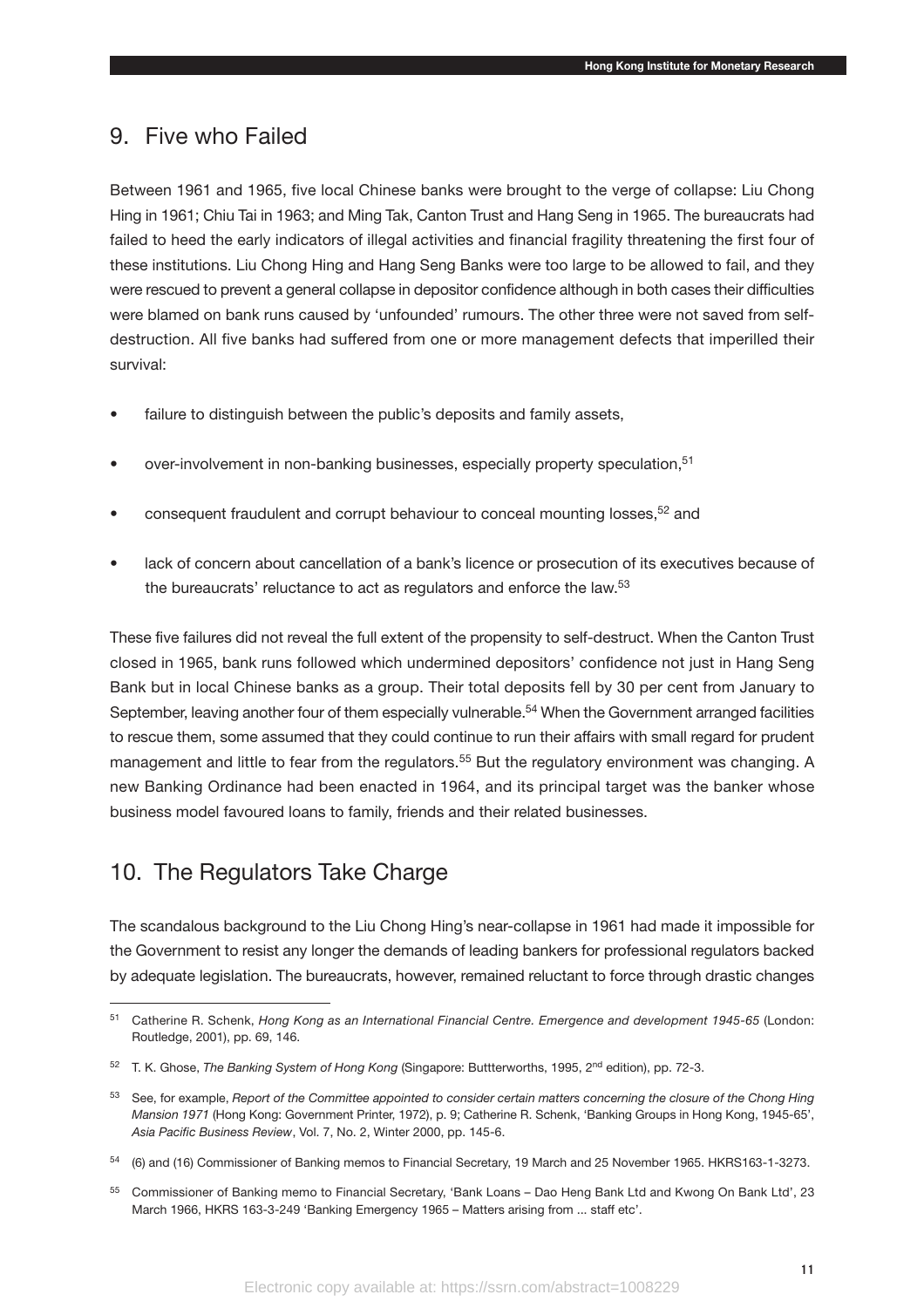in traditional lending practices. Thus, the 1964 Banking Ordinance incorporated three 'strictly unorthodox banking practices', principally in respect of controls on borrowing by directors.<sup>56</sup> The Government stated publicly that the legislation left the boundaries between personal and public interest ill defined, and directors' misconduct was to feature conspicuously in future scandals.<sup>57</sup> Nevertheless, the new law established the Banking Commission as a professional regulator with sufficient powers to start a cleanup of banking behaviour.

In the event, the 1965 bank runs created an immediate opportunity for the new regulators to show the difference that they could make. Their performance was impressive. For the first time, government decisions did not have to be based on business anecdotes and media gossip.<sup>58</sup> The Banking Commission had started to collect monthly statistics from all licensed banks from December 1964. The first returns provided a basic profile of the solvency of individual banks and the extent to which they were trading prudently and complying with their statutory obligations. As a result, the Government was able to monitor the impact on individual banks of changes in depositor confidence and to identify the institutions which required immediate injections of liquidity. The Banking Commission also mounted an emergency audit programme which demonstrated that the regulators could not be lulled into complacency as the bureaucrats had been in the past. The systems established by the new Banking Commission were to prove of special importance in 1966 when anti-colonial disturbances broke out and even more so in the following year, when Mao Zedong's Cultural Revolution spilled over into Hong Kong with bombs and riots. The banking industry came through these political crises unscathed.

#### 11. Mature Manufacturers

Hong Kong's booming textile industry led Western countries to impose increasingly severe quotas and other restrictions on its exports from 1959. Paradoxically, these created a new development track for Hong Kong's manufacturing sector which proved more stable and more lucrative. The colonial administration administered these controls in a way that favoured existing producers and exporters and imposed a heavy premium on new entrants, thus reducing cutthroat price-cutting among local manufacturers. At the same time, Hong Kong could only expand exports significantly through increasing the value of local products, which forced manufacturers to move up-market. In parallel, because Hong Kong's access rights in Western countries were based on past performance, new entrants from lowercost Third World nations were unable to enjoy equal access to these markets, which restricted the competition Hong Kong manufacturers faced on world markets.59

<sup>56 &#</sup>x27;... i.e. unsecured advances to directors, share dealing and property investment, under one overall limit of 55% of capital and reserves (which is the total of the three previously separate limits) and an individual limit for any one of them of 25%; thus limiting total indulgence in these practices while giving some choice as to the extent of indulgence in each one'. Cowperthwaite, *Hong Kong Hansard*, 16 September 1964, pp. 331-2.

<sup>57</sup> Robert Fell, *Crisis and Change. The Maturing of Hong Kong's Financial Markets* (Hong Kong: Longman, 1992), p. 180. His views carry added weight as a former Commissioner both for Securities and of Banking.

<sup>&</sup>lt;sup>58</sup> An example of such false rumours was the allegation that China state-owned banks had aggravated the situation, which the *Far Eastern Economic Review* had to retract in 'Editorial: Post Mortem', 25 February 1965.

<sup>59</sup> Hong Kong *Report for the Year 1969* (Hong Kong: Government Press, 1970), p. 50; Henry Wai-chung Yeung, *Transnational Corporations and Business Networks. Hong Kong firms in the Asian Region* (London: Routledge, 1998), pp. 130, 206-7; James H. Weaver and Ira Winakur, 'Impact of United States Cotton Textile Quotas on Underdeveloped Countries', *South Economic Journal*, Vol. 35, No. 1 (July 1968), pp. 26-33.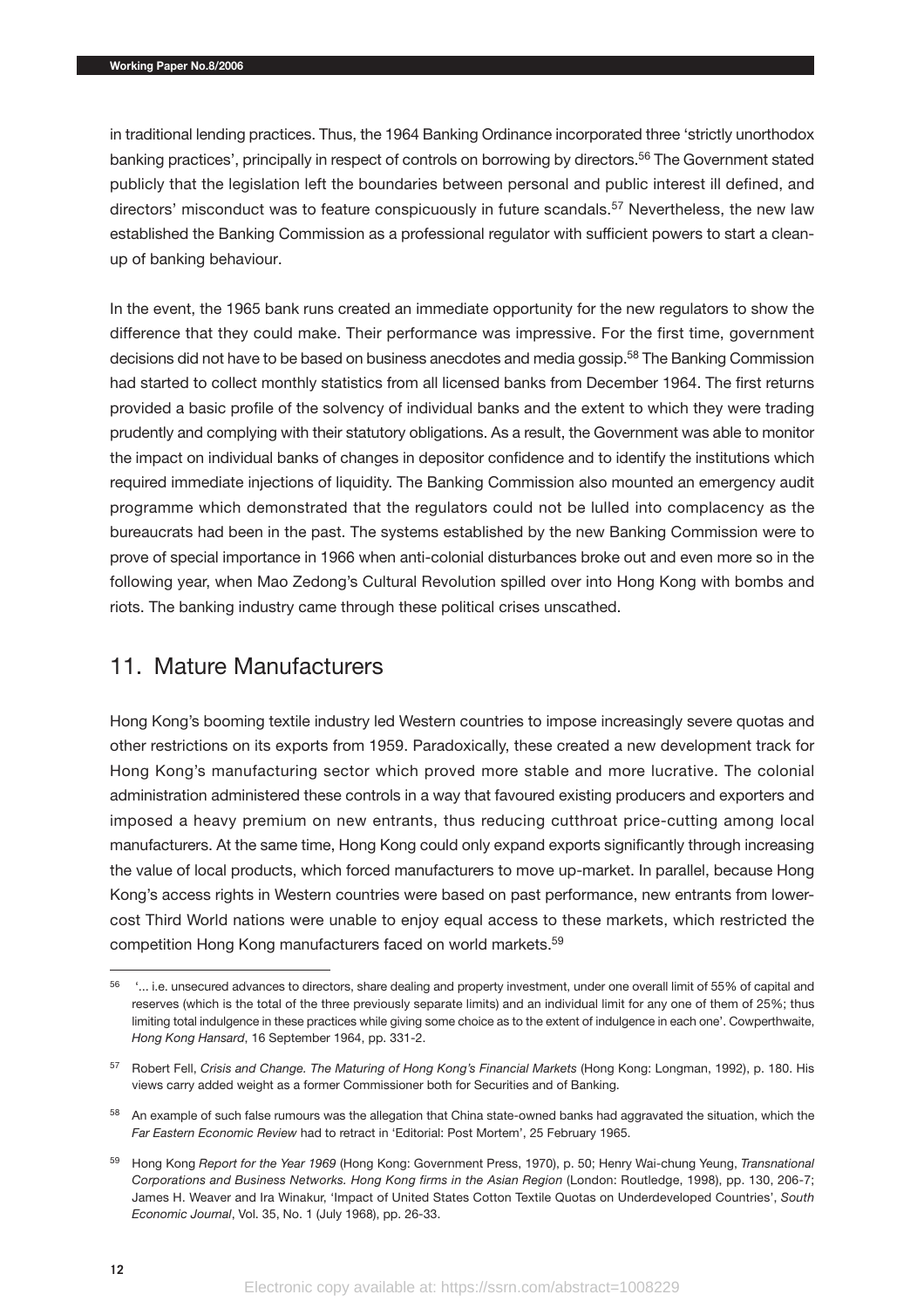These improved prospects in export markets during the 1960s had little impact on the business models that the three banking groups had developed during the earlier stage of manufacturing development in the 1950s. Unpublished data from the Banking Commission are available for 1969-72, after Hong Kong had become a mature manufacturing economy and when its emergence as a regional financial centre was about to start. Table II identifies the lending patterns of the three banking groups.

- Chinese state-owned banks lent virtually nothing to manufacturing, and their assets were concentrated overwhelmingly in trade.
- Lending by local Chinese banks to manufacturing lagged behind foreign banks. Local banks enjoyed a larger share of the market for personal loans ('professional and private individuals') than the foreign banks and attached a relatively high priority to the property sector ('building and construction').
- It was left to the foreign banks to finance local industry. They provided the bulk of the loans to manufacturers and also for foreign (and wholesale) trade transactions. At the same time, this group was able to change lending priorities very rapidly, as indicated by the sharp increase in personal loans and lending to property in 1972.

## 12. The Rise of Financial Services

Hong Kong was now on the verge of a second economic transformation. Manufacturing for export continued to grow throughout the 1970s, and domestic exports rose by an annual 19 per cent, compared with an annual growth of 17 per cent in the previous decade. But services were increasing in importance. Exports of services grew by almost 17 per cent per annum in the 1970s, compared with an annual growth of 12 per cent in the previous decade. Hong Kong would emerge in the 1970s as a regional financial centre. By 1980, the value of output from manufacturing and from 'financing, insurance, real estate and business services' was almost equal, both contributing some 23 per cent of GDP.<sup>60</sup>

Banking legislation, however, was still focused on commercial banking for a predominantly manufacturing economy. Neither the policy-makers nor the professional regulators had the experience and the expertise needed to supervise the increasingly complex activities of merchant bankers or to oversee a banking industry in which growth opportunities would come from the wholesale rather than the retail sector.

Thus, the potential for a new banking crisis was created. The lessons of the recent past were forgotten. The bureaucrats' aversion to regulation had not been dispelled by the Banking Commission's performance since 1965. Senior officials remained unconvinced by the evidence in their own files demonstrating that it was the misconduct of bankers rather than commercial misjudgements which led to bank failures. The bureaucrats preferred to believe that the chief cause of banking instability was too many banks. The result, they insisted, was excessive competition which drove local bankers into imprudent lending to cover the premiums they had to pay to attract deposits. Instead of expanding the operations of the

<sup>60</sup> Census and Statistics Department, *2003 Gross Domestic Product* (Hong Kong: Hong Kong SARG, 2004), pp. 14-5, 78-9. Figures for earlier years and more detailed breakdowns are not available.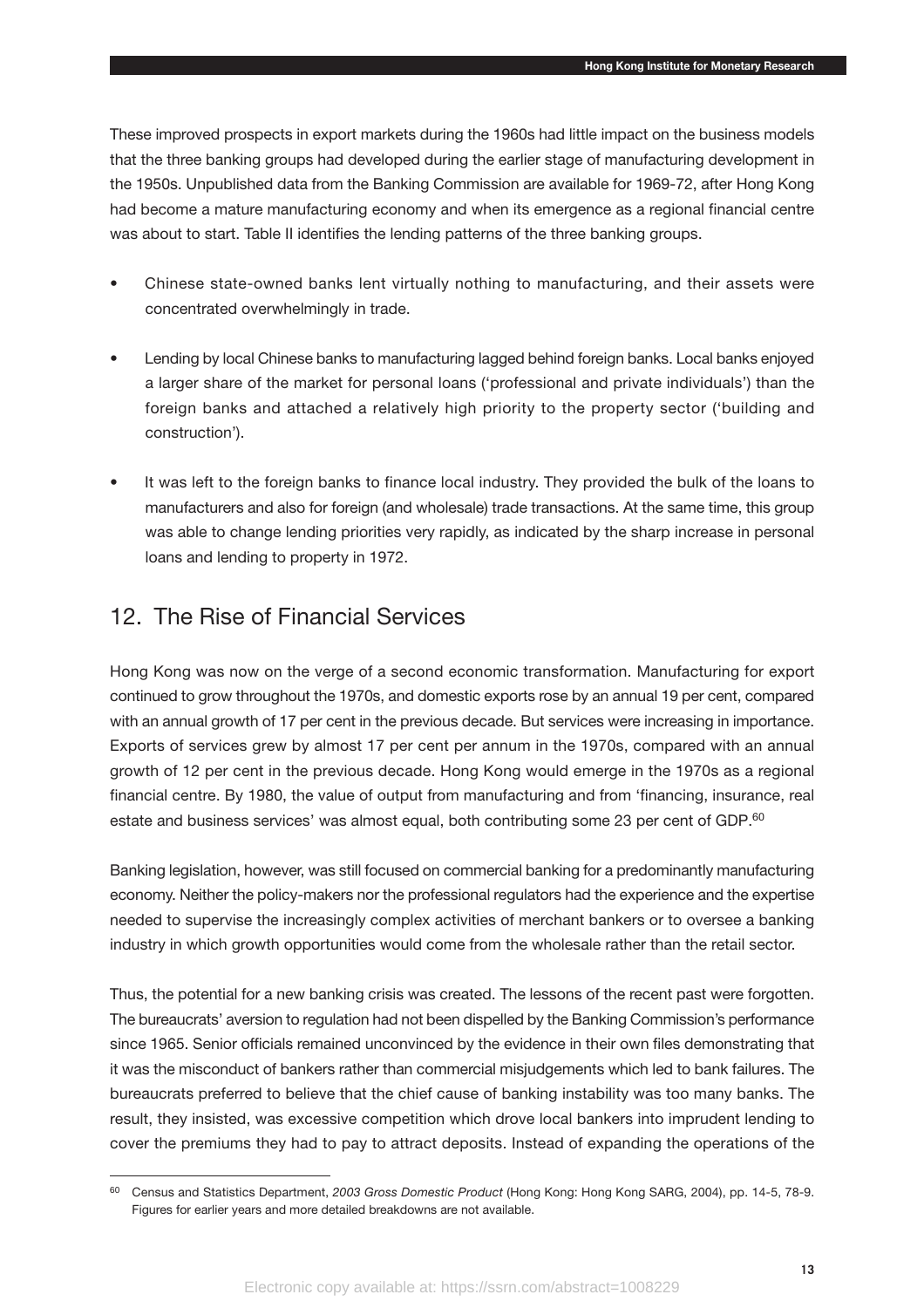Banking Commission to improve bankers' behaviour, the remedy adopted to prevent future bank runs was an anti-competition policy.

- The Government in 1965 decided to endorse a cartel organised originally by HSBC to set rates for interest on deposits, and which was to last until 2001.<sup>61</sup>
- It maintained an almost continuous moratorium on new bank licences from 1965 until 1981.<sup>62</sup>

# 13. In Place of Competition

The anti-competition policies created new and powerful incentives for banks to escape from the restrictions imposed by their licensed status, and these policies rewarded financial institutions which set up deposit-taking companies (DTCs) to operate outside the regulatory constraints imposed on the banking industry.

- The interest-rate cartel applied only to licensed banks and prevented them from competing for deposits on price. Thus, banks wishing to expand their lending rapidly were constrained by their licensed status and had a strong incentive to shift at least part of their operations outside the regulated system by setting up their own DTCs.
- The moratorium on new licences meant that new entrants to the banking industry had to operate outside the regulated banking system. Freedom from regulation lowered their costs because they did not have to comply with the statutory liquidity requirements.
- To remain competitive against these new 'non-bank' rivals, licensed banks had an additional incentive to transfer operations outside the regulated system.
- If the parents of these 'non-bank' DTCs were licensed, either locally or overseas, the public regarded the vehicles themselves as having the same status as the parent bank. Thus, a new banking sector was created, unlicensed and, at best, regulated only indirectly.

The anti-competition measures, in effect, invited the banking industry to escape from the regulators' oversight and, thus, to avoid the statutory obstacles to imprudent lending.

The impact of anti-competition policies was reinforced by the liquidity loophole which had proved benign in the 1950s when it had helped to finance the highly conservative business of lending to manufacturers against their export orders. This special advantage of the foreign banks continued even after the

<sup>61</sup> The Government has no records of how this decision was reached. M. D. Cartland, Secretary for Financial Services, *Hong Kong Hansard*, 27 April 1994, p. 3477. The cartel was put on a statutory basis in 1981 by the Hong Kong Association of Banks Ordinance (Cap. 364), section 12(1). Previously, the Association had imposed its decisions through informal means.

 $62$  Lifted temporarily in 1972, again between 1975 and 1978 and then substantially relaxed in 1981 covering applications from Hong Kong for the first time. T. K. Ghose, *The Banking System of Hong Kong* (Singapore: Butterworths, 1987), pp. 76-8; Sir Philip Haddon-Cave, Financial Secretary, *Hong Kong Hansard*, 27 May 1981, pp. 893-5.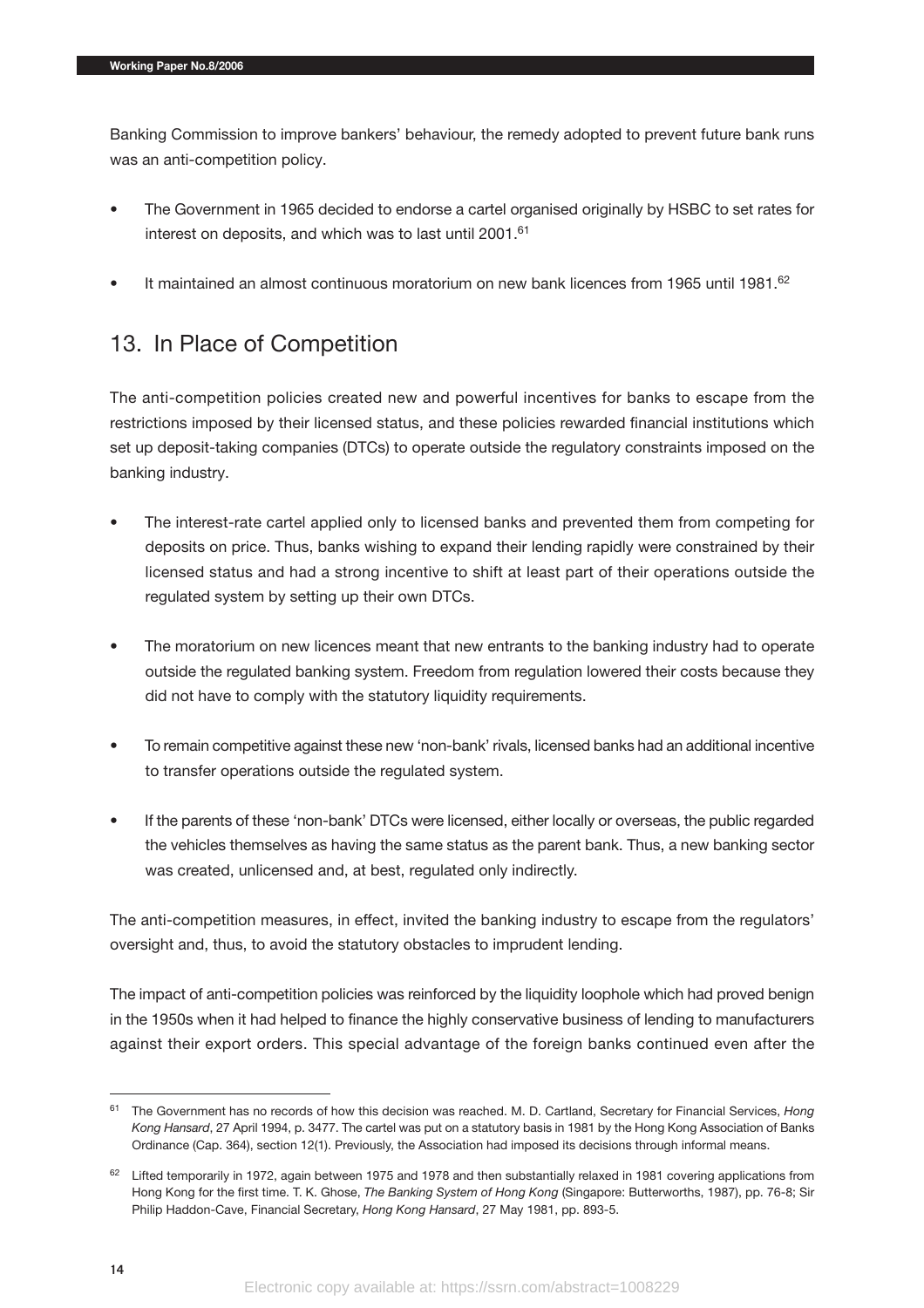introduction of minimum statutory liquidity ratios under the 1964 Banking Ordinance because they were permitted to comply with the law's requirements through 'window-dressing' transactions with their head offices.<sup>63</sup> The result was that a foreign bank (from the United States, for example) could operate on extremely profitable terms with almost no local capital, maintaining a far higher loan-to-deposit ratio than local Chinese banks or HSBC. Until 1972 and the end of the Sterling Area, enforcement of the exchange controls would have ended this practice, but the colonial administration preferred to protect Hong Kong's free currency market.<sup>64</sup> A modern central bank would have made it possible to remove this anomaly, but the bureaucrats were adamantly opposed to any such institution.

#### 14. Regional Ambitions

At the start of the decade, Hong Kong was 'one of the cheapest sources of short-term funds in the world', commented an official, and foreign merchant banks had been attracted in droves. The Government noted a curious implication of the liquidity loophole: 'It does seem rather odd that a foreign bank can in fact increase its own business in Hong Kong basically with funds lent to it by local banks – thus taking away business from local banks with their own funds'.<sup>65</sup> It was this arrangement that enabled foreign banks to allow their loan portfolios to surge in line with share and property market booms because their lending was not constrained by minimum liquidity ratios.

The bureaucrats regarded this situation without concern because in the 1970s, they were anxious to promote a new economic role for Hong Kong which they identified publicly for the first time as a 'regional financial centre'. They attributed this development to the licensed foreign banks, whose ample funding was facilitated by the liquidity loophole, and to the merchant banks drawn to Hong Kong by the surge in financial activity during a stock market boom.66

The Government seemed to think that these overseas institutions arrived with ready-made portfolios. In fact, they came in search of business which Hong Kong, uniquely in the region, could offer them thanks to its freedom from trade and currency controls and the absence of restrictions on foreign participation in domestic transactions. But they did not come to escape from prudential supervision or statutory regulation, to which they were accustomed in their home countries. An additional attraction to set up in the Hong Kong market was access to regional business. The sophistication of Hong Kong's wholesale banking attracted Asian governments as they started to issue overseas bonds. Furthermore, by the end of the decade, Hong Kong's ability to respond to Deng Xiaoping's 'open door' policies by providing the Mainland with external financing had added a new dimension to the market.<sup>67</sup>

<sup>63</sup> These arrangements are described in Y. C. Jao, 'Monetary system and banking structure', in H. C. Y. Ho and L. C. Chau (eds), *The Economic System of Hong Kong* (Hong Kong: Asian Research Service, 1988), p. 45. The Government argued unconvincingly that these arrangements were conventional deposits rather than 'window dressing'. Haddon-Cave, *Hong Kong Hansard*, 11 April 1979, pp. 706-7.

<sup>64</sup> Exchange Controller memo to Financial Secretary, 'Foreign Banks in the Colony', 26 October 1968; Commissioner of Banking memo to Financial Secretary, 'Foreign Banks in Hong Kong', 12 March 1969. HKRS163-3-369 'Foreign Banks in Hong Kong Capitalization Requirements'.

<sup>65</sup> M. 9 AS(E3) to DES, 21 August 1972; M. 11 Exchange Controller to DES, 23 August 1972. HKRS163-3-12.

<sup>66</sup> Sir Murray MacLehose, Governor, *Hong Kong Hansard*, 17 October 1973, pp. 25-6; Haddon-Cave, *ibid*., 29 November 1973.

<sup>67</sup> Josephine M. Chesterton and Tushar K. Ghose, *Merchant Banking in Hong Kong* (Hong Kong: Butterworths Asia, 1998), pp. 29-32.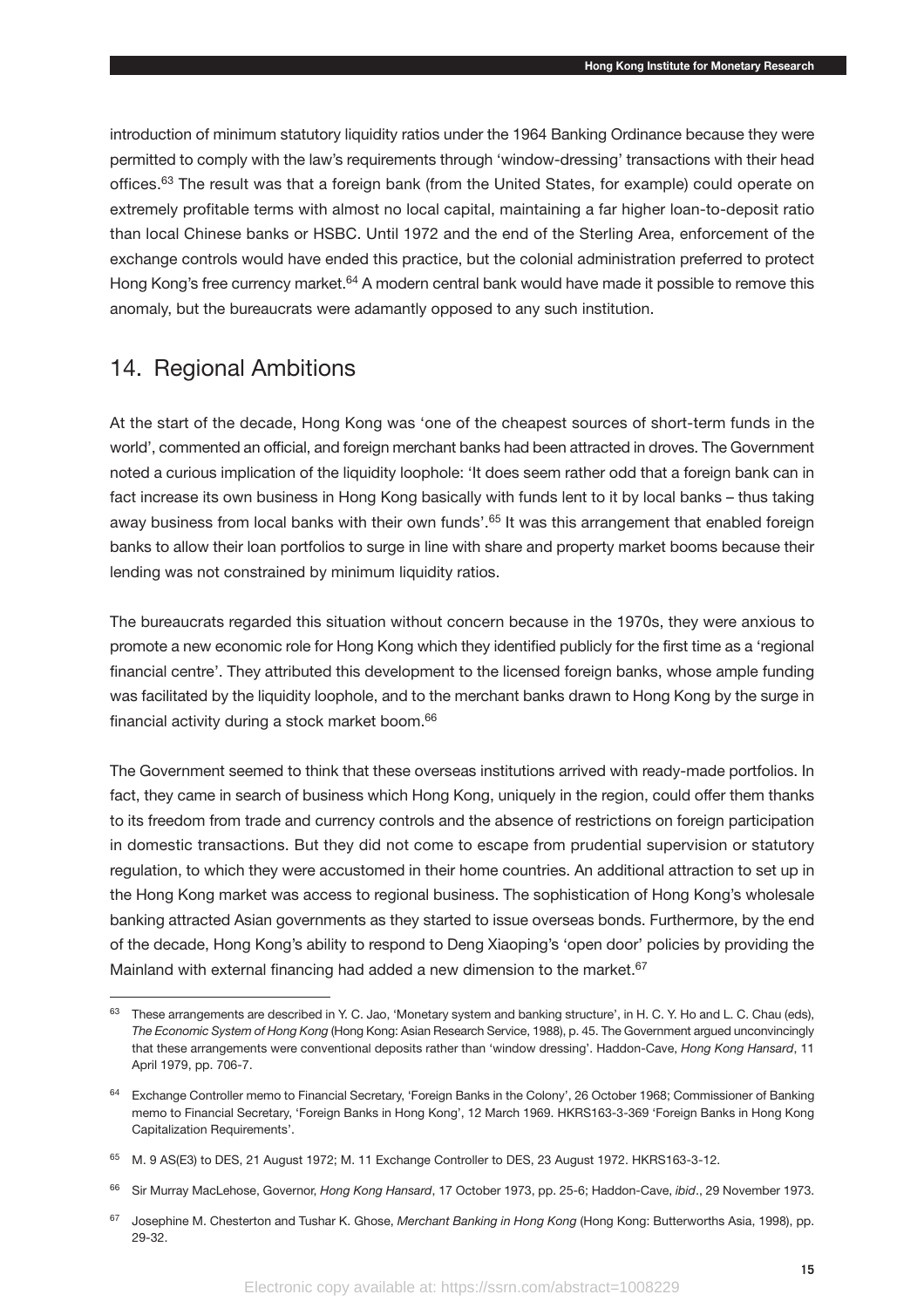Because of the Government's ambitions to develop the financial services sector, the bureaucrats resisted demands to close the liquidity loophole and to tighten regulation generally throughout the 1970s. But they were also handicapped by an inability to understand the monetary system.

- The Government was nervous about tackling the secondary banking sector for fear of imperilling Hong Kong's new-found role as a regional financial centre, in which non-bank DTCs were viewed as important players. Officials feared that with a world oil crisis and the depressed local share and property markets in the mid-1970s, an extension of banking regulation to DTCs would force many of them into liquidation.<sup>68</sup>
- The growth of an unregulated financial system appeared to involve no serious political risks for the colonial administration. The licensed banks had emerged from a 1973 stock market crash without crisis or scandal. The public seemed to accept that neither stockbrokers nor DTCs could be held to the same standards of integrity or stability as licensed banks.
- The bureaucrats misunderstood how Hong Kong's switch to a floating exchange rate in 1974 affected the process by which money was created and the role played by the banks in this process. $69$ The inflation which resulted financed a new surge in speculative share and property activities from 1978. Not until 1979 did the Government begin to realise that without first bringing the liquidity generated within the banking system under control, it could not stabilise the money supply.<sup>70</sup>

By the end of the decade, the Government was rejecting complaints from local Chinese banks that foreign banks used their inter-bank facilities to fund irresponsible lending.<sup>71</sup> Nevertheless, the colonial administration could no longer take it for granted that foreign banks would be the conservative backbone of the banking industry, as following sections will recount. The bureaucrats' reluctance to close the liquidity loophole had encouraged foreign financial institutions to adopt a riskier business model than in previous decades.

#### 15. Boom and Bust

The importance of the liquidity loophole surfaced early in the 1970s when a stock market boom was fuelled by the banks. (Table III) The foreign banks (except for the note-issuers) were especially active, thanks to their relative freedom from the constraints of statutory liquidity ratios, as Table IV illustrates. The Hang Seng Index rose to a record high of 1775 early in 1973. It then crashed, falling to 400 at year-

<sup>68</sup> Haddon-Cave, *Hong Kong Hansard*, 8 January 1975, p. 340.

<sup>&</sup>lt;sup>69</sup> A defective monetary policy encouraged excessive lending, but the Financial Secretary misunderstood the connection between inflation and both budget surpluses and currency in circulation until the end of the decade. Haddon-Cave, *Hong Kong Hansard*, 16 November 1978, pp. 208-9; 28 February 1979, p. 548.

<sup>&</sup>lt;sup>70</sup> The Financial Secretary remained muddled about Hong Kong's monetary system even after he began to link macro policies to banking operations. Haddon-Cave, *Hong Kong Hansard*, 12 April 1979, pp. 762-3; 9 December 1981, pp. 236-7.

<sup>71</sup> Haddon-Cave, *Hong Kong Hansard*, 15 November 1979, p. 217.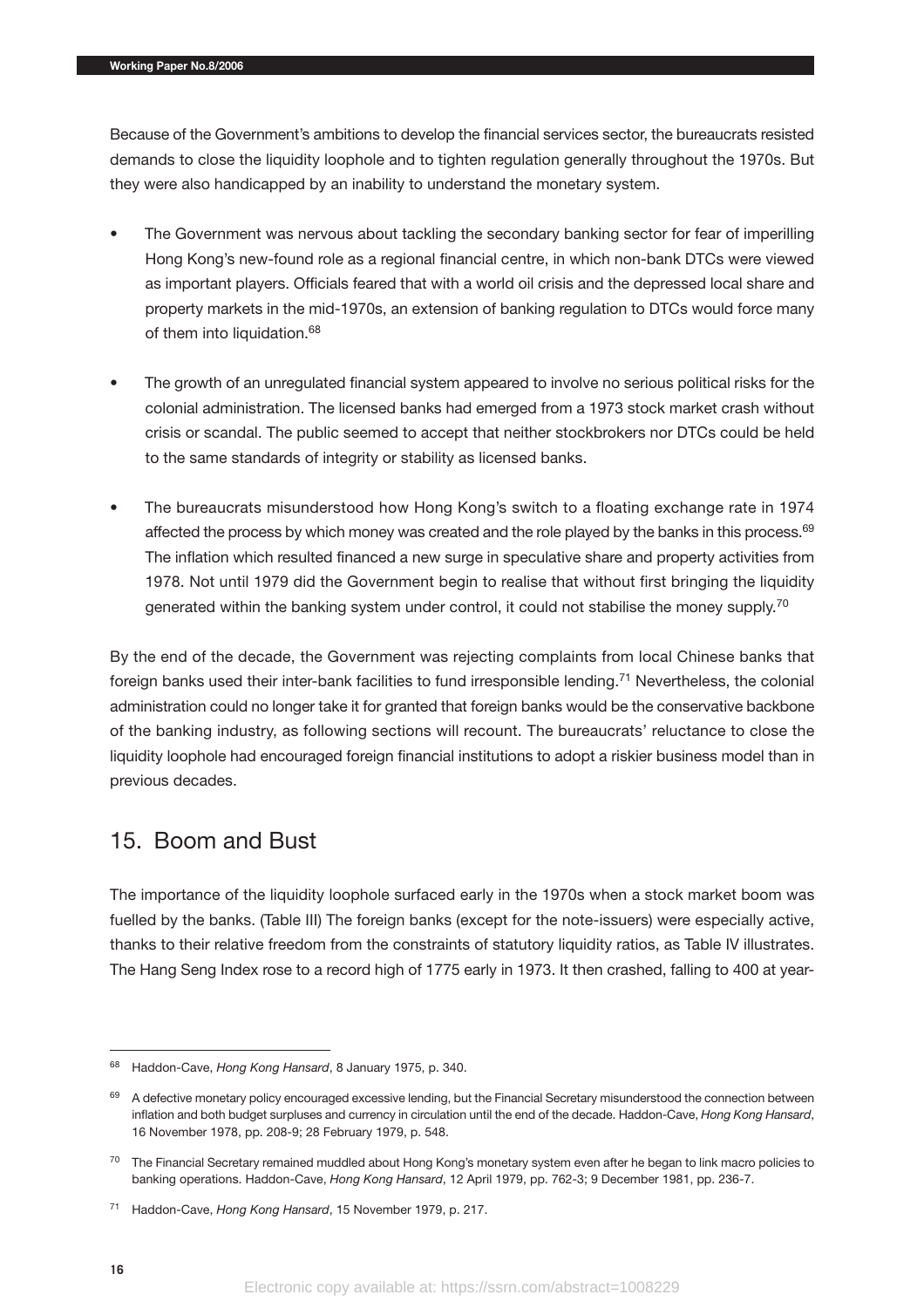end and stood at 150 in December 1974.<sup>72</sup> Turnover was HKD48 billion in 1973 but only HKD11 billion the following year. Full recovery did not come until the end of the decade (Table V).

The Government publicly deplored the market malpractices and the reckless speculation which had caused this spectacular crash, and which the banking industry ought to have resisted.73 The licensed banks, for their part, had lobbied unsuccessfully for the introduction of controls on the 1,500 unregulated financial firms which had sprung up during the boom. These were mostly under-capitalised and facilitated the small client who could not obtain margin facilities from other sources. Their freedom from statutory constraints gave them an edge in competing for deposits, which banks countered by setting up their own deposit-taking companies (DTCs) outside the regulatory system.74

#### 16. Responsibility Repudiated

Although the stock market was not to recover fully until 1980, the boom in 1972 and 1973 had lasted long enough to start a major transformation of the corporate environment. The family firms which had done well out of Hong Kong's first post-war economic transformation had begun to restructure themselves into modern corporations, as Sun Hung Kai, New World and Henderson all did in 1972. A pattern of publicly-quoted but tightly-held public companies was created which has dominated the Hong Kong securities market ever since.<sup>75</sup>

A real estate boom in the second half of the 1970s accelerated the momentum of the wholesale banking market. The new Chinese-owned corporations embarked on major property acquisitions and development projects which required jumbo-scale financing. The syndicated loan business grew rapidly. This process continued throughout the late 1970s, enabling Chinese entrepreneurs, like Li Ka-shing and Sir Yuekong Pao, to overtake British family firms like Jardine Matheson, Hutchison and Wheelock Marden that had prospered in the past with the help of colonial privileges.<sup>76</sup>

Bankers had adopted a new business model which, although highly aggressive and competitive, had much in common with the traditional business practices of Hong Kong banking before the 1964 Banking Ordinance. The bureaucrats, however, had still not grasped that allowing financial institutions the opportunity to lend depositors' funds on the basis of personal connections led almost inevitably to selfdestructive behaviour. These loans were exempt from proper scrutiny and, when they went sour, led to criminal behaviour in a desperate effort to conceal the damage done to the bank's balance sheet.<sup>77</sup>

<sup>72</sup> Frederick Ma, Secretary for Financial Services and the Treasury, *Government Information Services*, 18 November 2002.

<sup>&</sup>lt;sup>73</sup> For example, two thirds of all public listings were by way of private placements, to the alarm of the Government. Haddon-Cave, *Hong Kong Hansard*, 25 February 1976, p. 501.

<sup>74</sup> Philip Bowring, 'Hongkong's Banks: Newcomers squeeze the Establishment', *FEER*, 1 April 1974; Jao, *Banking and Currency in Hong Kong. A Study of Postwar Financial Development*, p. 96.

<sup>75</sup> See Yen-P'ing Hao, 'Themes and Issues in Chinese Business History', in Robert Gardella *et al*. (eds), *Chinese Business History*. *Interpretative Trends and Priorities for the Future* (Armonk: M. E. Sharpe Inc., 1998), p. 135.

<sup>76</sup> This process is summed up by Lau Chi Kuen, *Hong Kong's Colonial Legacy* (Hong Kong: Chinese University Press, 1997), pp. 88-93.

<sup>77</sup> Philip Bowring in Philip Bowring, *et al*., 'Symposium on Prudential Supervision of Financial Institutions in Hong Kong', *Hong Kong Economic Papers*, Vol. 1985, No. 16 (1985 Dec), p. 98.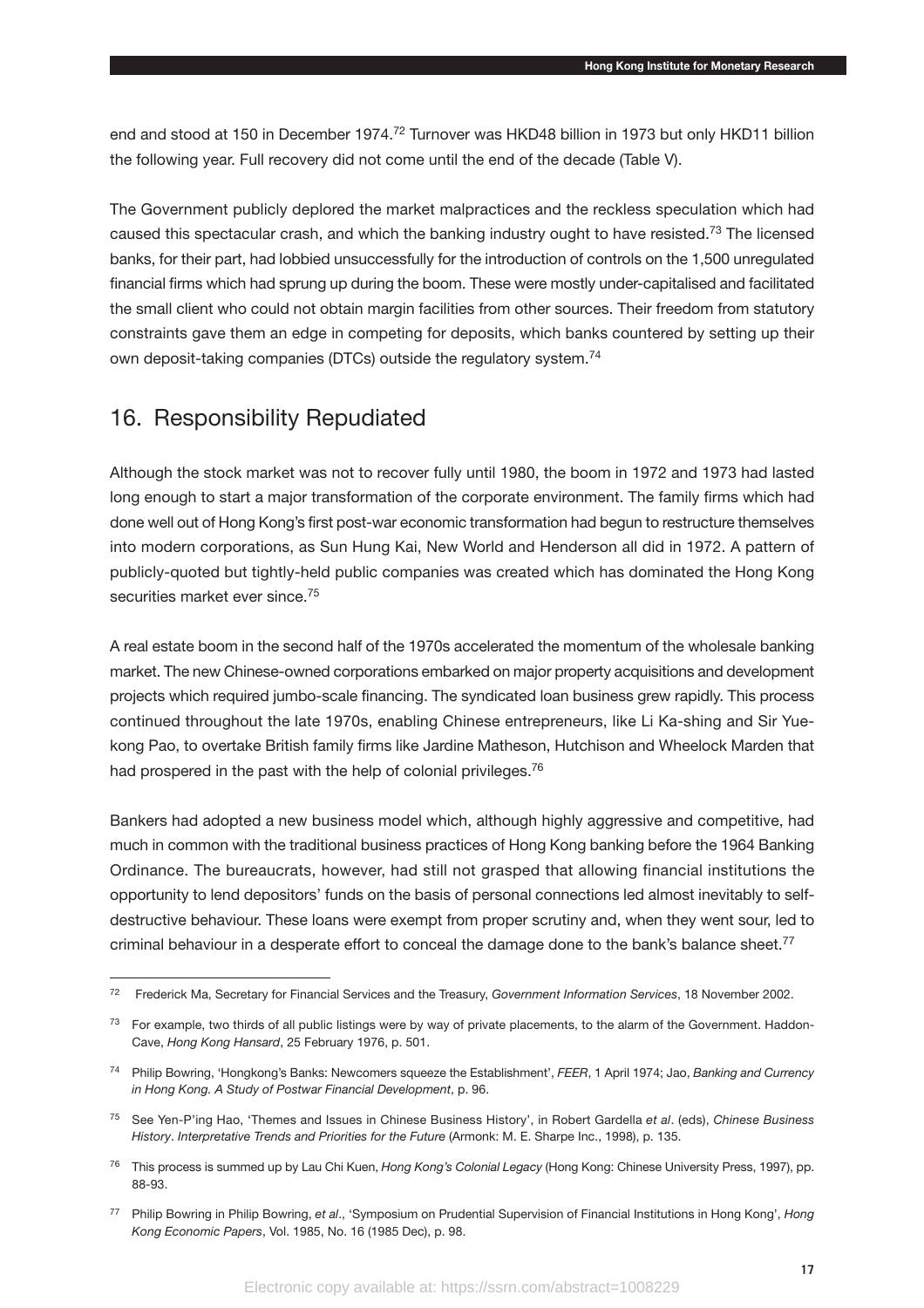In the 1950s, as this paper has already discussed, the bureaucrats tried to avoid responsibility for the prudent conduct of licensed banks and the protection of their depositors. As a result, the rules which replaced enforcement of the relevant laws meant that bankers could choose to operate outside the law with very little risk. In the 1970s, the Financial Secretary's policy decisions had much in common with the informal measures taken by the bureaucrats in the 1950s to avoid supervising the licensed banks.<sup>78</sup>

- The Government publicly repudiated all responsibility for ensuring 'complete safety for depositors' or even securing 'the prudent conduct of business' by DTCs.
- It introduced registration of DTCs in 1975 and prescribed some prudential controls over lending. But there was no effective regulation or inspection to ensure compliance with the statutory requirements.
- In March 1978, as speculation in shares and property became rampant once again, the Government finally recognised that self-regulation of the secondary banking market was ineffective.
- In the following year, DTCs were made subject to 'a system of prudential supervision broadly similar to that applied to all licensed banks' including minimum liquidity ratios. The regulators, however, were not provided with adequate resources to achieve this goal.<sup>79</sup>

The inference easily drawn by less scrupulous proprietors and executives was the same in the 1970s as it had been before the 1964 Banking Ordinance: the colonial administration had low standards when it came to either stability or integrity and was not much interested in law enforcement.

# 17. Clash of Cultures

The consequences for the banking industry were to be profound. There was a new class of corporate client. These were no longer arm's-length borrowers whose loans were self-liquidating and secured by solid collateral, as manufacturers had been. Transactions were large, technically complex, competitive and generally public, and the new borrowers were increasingly sophisticated and demanding. Bankers had to become far more entrepreneurial and directly involved in the client's project because a bank would be making larger commitments to a single customer than had been acceptable previously. Foreign bankers were avid for this business, and all too many of them naively believed that Asian businessmen represented large family interests which would cooperate to rescue a relative from insolvency.<sup>80</sup> The result was the emergence of a new banking style which was far more aggressive and less conformist than in the past.

A comparison of HSBC and its merchant bank, Wardley, provides a striking illustration of the contrast between the old and the new banking cultures.

<sup>78</sup> Haddon-Cave, *Hong Kong Hansard*, 5 November 1975, p. 189; 8 January 1975, p. 342; 3 December 1975, p. 297; 16 November 1978, p. 209; and 28 February 1979, p. 554.

<sup>&</sup>lt;sup>79</sup> Anthony Rowley, 'Banking/Hongkong: Not-so-super vision: The territory admits scrutiny of financial institutions is not all it should be and summons outside help', *FEER*, 1 March 1984.

<sup>80</sup> See, for example, the evidence given in the Carrian case by an HSBC Senior Manager Credit, *South China Morning Post*, 11 March 1986.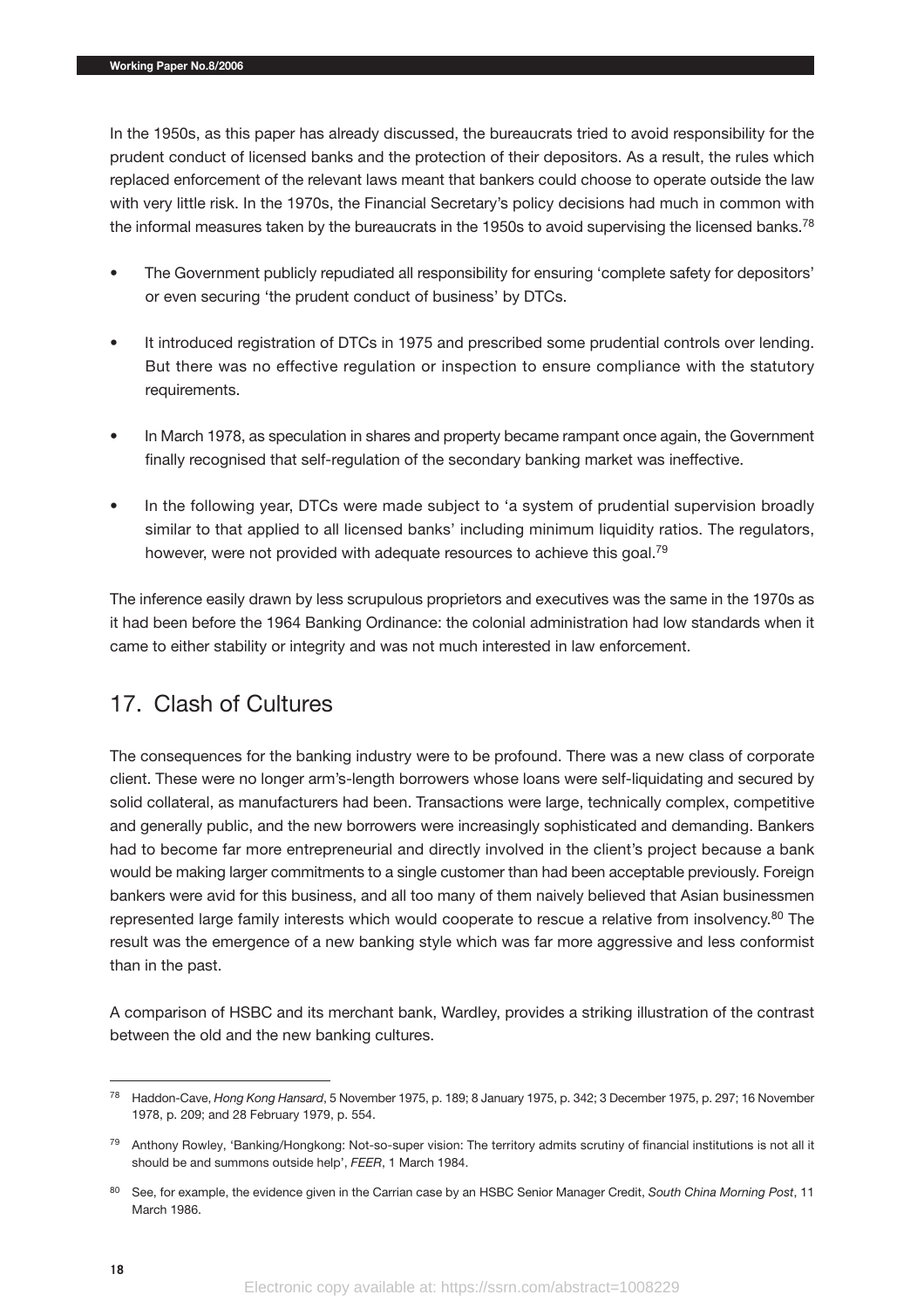HSBC, as a corporation, remained cautious and conservative in its approach to banking during the excesses of the 1970s. For example:

- HSBC's Deputy Chairman publicly denounced the speculative excesses of the share market 'bubble' in 1972. $81$  The bank then withdrew from lending to individuals for investment in shares and did not resume this business until May 1974.82
- At the end of the decade, double-digit inflation was being generated by the Government's mismanagement of the currency, and the banking system was fuelling excessive speculation in shares and property. HSBC's General Manager campaigned publicly for reforms to official policies.<sup>83</sup>
- HSBC did not exploit the opportunities created by the Government's flawed monetary policy to expand credit regardless of the inflationary consequences.<sup>84</sup>
- Nevertheless, HSBC did not escape direct involvement in the property excesses at the end of the decade and accounted for 15 per cent of the external liabilities of Carrian Holdings, the biggest of the corporate scandals.<sup>85</sup>

Wardley projected an entirely different image, with a willingness to court controversy in campaigning for its corporate clients. For example:

- Wardley caused astonishment when handling a rights issue for Wheelock Marden in 1976. Among other shortcomings, no balance sheet was supplied.<sup>86</sup>
- Wardley came under attack for limited disclosure of its relationship with Cheung Kong when managing major transactions. The Takeovers and Mergers Code was amended in 1977 to remove any ambiguity about merchant banks' duties in such circumstances.<sup>87</sup>
- Wardley assisted Sir Yue-kong Pao to defeat Jardine Matheson in a battle for control of the propertyrich Hongkong & Kowloon Wharf in 1980. Wardley was willing to risk criticism from the Government's Takeovers and Mergers Committee for its activities on behalf of this client.<sup>88</sup>

- 84 This restraint was a display of 'public-spiritedness' according to Kurt Schuler, 'Episodes from Asian Monetary History: A Brief History of Hong Kong Monetary Standards', *Asian Monetary Monitor*, September-October 1989, Vol. 12, No. 5, p. 23.
- <sup>85</sup> *South China Morning Post*, 23 July 1985, 11 April 1986.
- <sup>86</sup> Philip Bowring, 'Freebooters must abide by ethical standards', *FEER*, 17 September 1976.
- 87 FEER: 'Extending Code', 16 September 1977; Philip Bowring, 'There is still much investigation needed', 23 September 1977.
- <sup>88</sup> Leo Goodstadt, 'The weekend Wardley won Wharf for Pao', *Asian Banking*, August 1980.

<sup>81</sup> *FEER*: 'Sandberg and the market', 23 September 1972; Stewart Dalby, 'Will the bubble burst?', 2 December 1972.

<sup>82</sup> 'Hongkong Bank spurs a rally', *FEER*, 13 May 1974.

<sup>83</sup> See Leo Goodstadt, 'Controls come to the rock of laissez-faire', *Euromoney*, April 1979, pp. 121-3; 'Whatever the Reasons, Hong Kong keeps Growing', *Euromoney*, July 1982, pp. 134-7; 'Why Hong Kong still trusts interests rates', *Asian Banking*, January 1982, p. 56.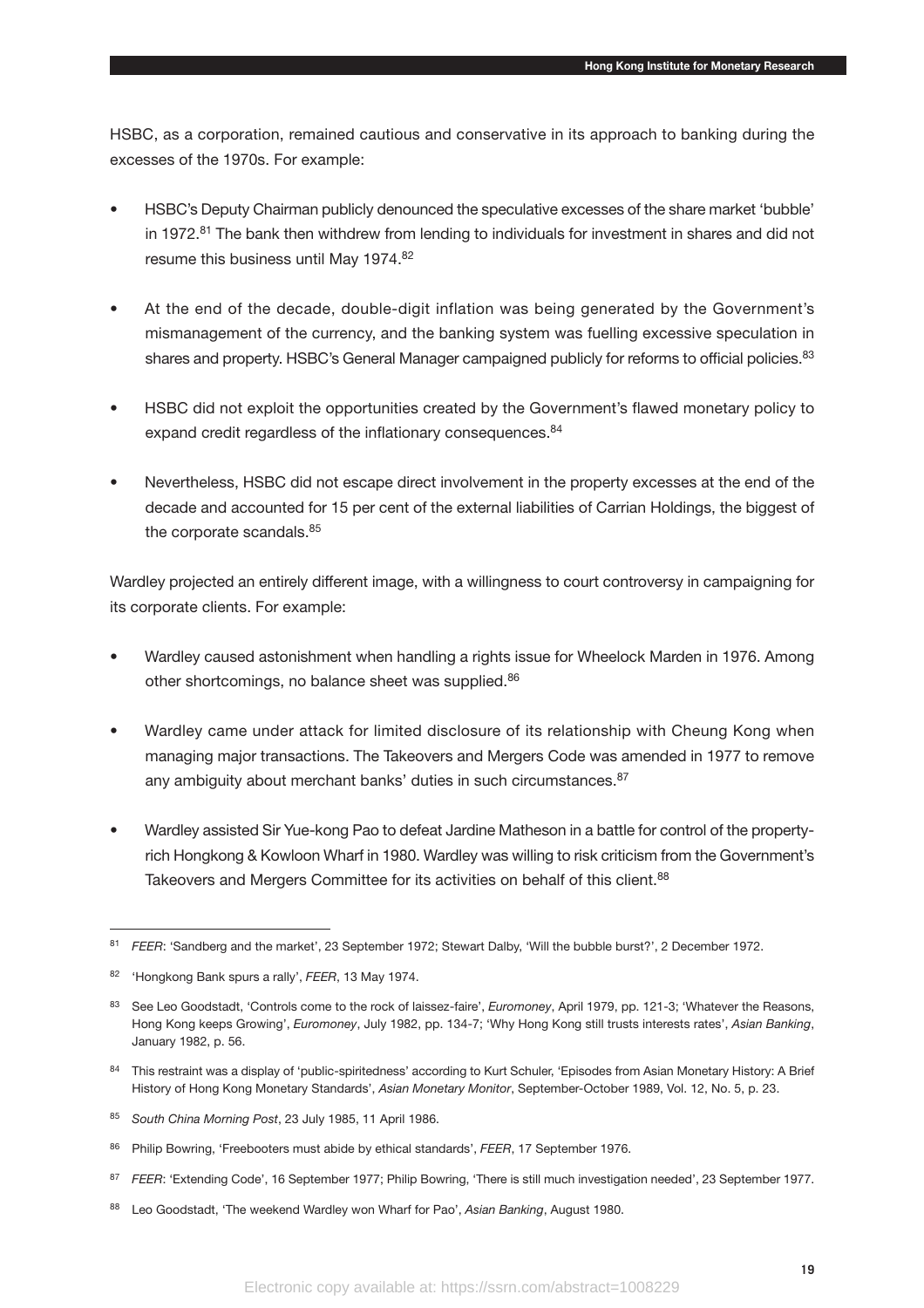- Wardley appears to have lost at least as much as its much larger parent in the Carrian crash and was involved in other corporate disasters in this period.<sup>89</sup>
- Wardley's former Chief Executive fled from justice after being accused of accepting bribes in the early 1980s. When finally extradited to Hong Kong, an initial guilty verdict was overturned, but the court held that he had drawn suspicion on himself.90

#### 18. Back to the Past

This cultural shift away from discreet conservatism was not confined to merchant bankers and DTCs. The regulators themselves reverted to the past, paralleling remarkably the bureaucrats' indifference to misconduct and mismanagement before the 1964 Banking Ordinance.<sup>91</sup>

- Regulators contented themselves with purely mechanical application of auditing and other technical requirements and refrained from serious investigation of individual banks.
- Criminal offences were not prosecuted on the grounds that information obtained from banks and DTCs was confidential.

The message to bankers was plain, according to the official entrusted with cleaning up the industry in 1984: as long as the accounting and other technicalities prescribed by law seemed in order, the regulators would take no further interest in a bank's behaviour.<sup>92</sup>

The message was reinforced by a lack of prudence and restraint among the official overlords of the regulatory system that paralleled the propensity for self-destruction among bankers.

- The Secretary for Monetary Affairs oversaw the regulation of the entire financial system. After he retired in 1986, he was invited to run a nightclub by the chairman of the Hong Kong Stock Exchange (subsequently gaoled on corruption-related charges). He was prevented from embarking on this career by a public warning that his government pension would be stopped.
- The life style of a former Commissioner of Securities led to his arrest and a six-month investigation by the Independent Commission Against Corruption (ICAC) in 1982. A Commissioner of Banking and DTCs also aroused the interest of the ICAC, who investigated his financial affairs after his retirement. (Neither man was charged.)

<sup>89</sup> See Christopher Wood, 'Company Profile: The Hongkong Bank must diversify while avoiding headlong retreat. Strategy for Survival', *FEER*, 20 September 1984.

<sup>90</sup> *South China Morning Post*, 22 March 2002.

<sup>91</sup> Anthony Rowley and Philip Bowring, 'Finance: With cynical abandon: Hongkong's authorities continue to look on as the scale of DTC failure grows – and depositors lose their money', *FEER*, 3 March 1983.

<sup>92</sup> Fell, *Crisis and Change*. *The Maturing of Hong Kong's Financial Markets*, p. 159.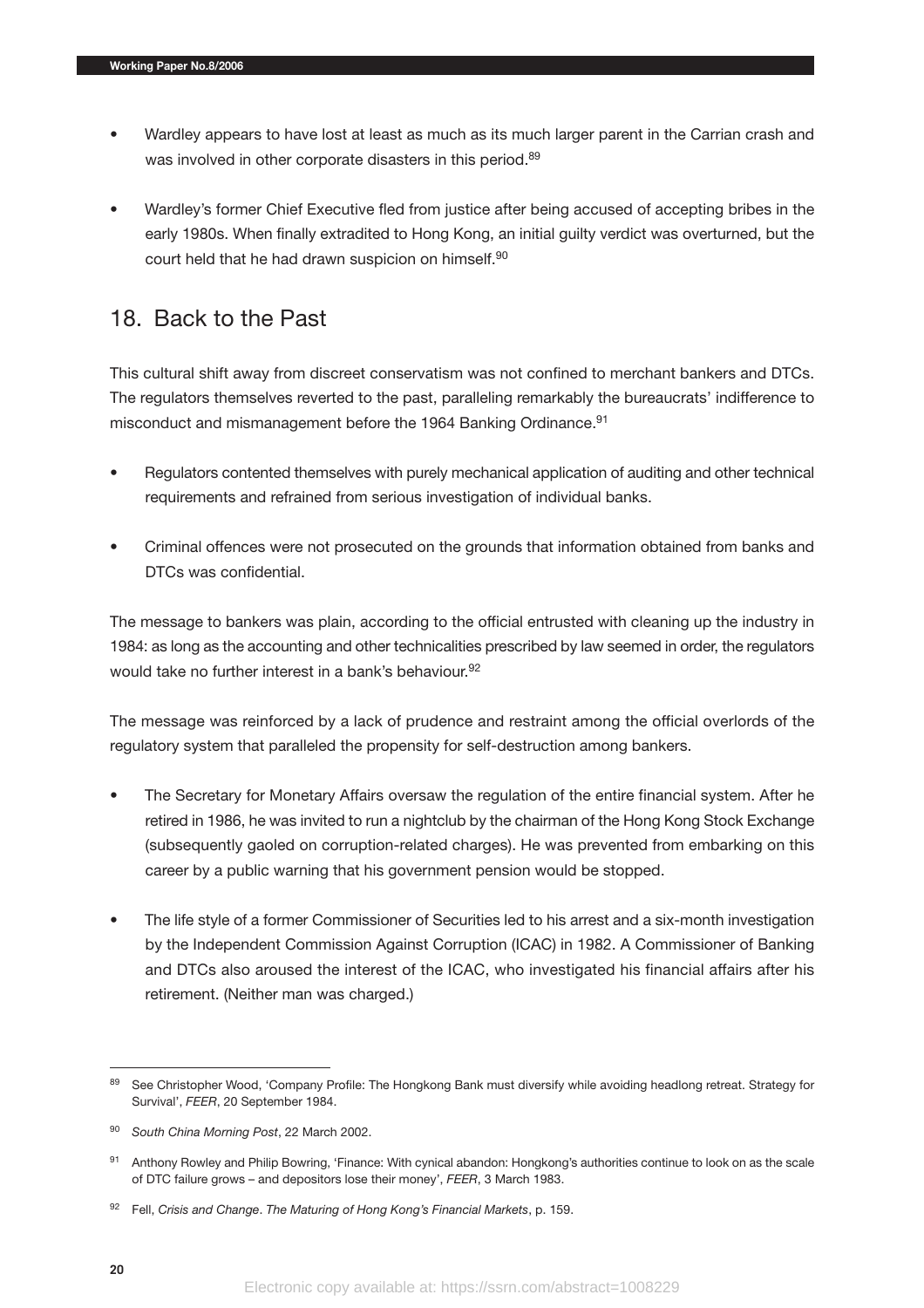• The Deputy Public Prosecutor who handled criminal cases relating to three major bank failures in this decade was gaoled on corruption charges relating to their affairs.

#### 19. Contagion Compounded

On the basis of Hong Kong's past experiences, the consequences were predictable. After 1978, property values surged, with prices rising almost 50 per cent for residential and retail units by 1981 and even faster in office and industrial buildings. Interest rates then rose to record heights, and property prices slumped sharply during 1982, undermining the stock market and business confidence generally. By now, both banks and DTCs had recklessly expanded their property exposure. In 1982, property and related activities accounted for 35 per cent of local lending by banks and 42 per cent by DTCs.<sup>93</sup> The weaker DTCs and their associated banks made desperate efforts first to shore up their balance sheets and then to conceal their losses and disguise their liquidity problems. The mounting financial crisis was aggravated by the acrimonious 1982-84 Sino-British diplomatic negotiations about Hong Kong's future and the collapse of the currency in 1983.<sup>94</sup>

Regulation introduced for DTCs from 1978 had come too late. They had already contaminated several licensed banks, not surprisingly since 28 of the 124 licensed banks had set up DTC subsidiaries, while a further 187 DTCs were associated with overseas banks either locally licensed or with representative offices.95 Between 1982 and 1986, seven licensed banks failed, brought down not just by the insolvency of corporate clients but by fraud and corruption in their DTCs.<sup>96</sup> To prevent a general collapse in public and business confidence, the Government was forced to spend HKD3.8 billion on rescuing and restructuring them.<sup>97</sup> The contribution to GDP of 'Financing, insurance, real estate and business services' fell from 23 percent in 1980 to 17 per cent in 1986.98

Overseas associations compounded the contagion in a way which had not been true in the 1961-65 bank failures. The Wing On Bank was brought down by the Chief Manager's personal fraudulent loans, but it hardly deserved to survive once it became associated with the notorious Australian Nugan Hand Bank.<sup>99</sup> Connections with Malaysia, Singapore and Thailand were aggravating factors in the downfall of the Hang Lung and Overseas Trust Banks and the near collapse of Ka Wah Bank.<sup>100</sup> The colonial

- <sup>97</sup> Ghose, *The Banking System*, p. 96. The actual exposure of the Exchange Fund in supporting these banks was probably significantly higher at the height of the crisis.
- <sup>98</sup> *2003 Gross Domestic Product,* p. 81.
- 99 *FEER*: Brian Robins, 'Companies: No helping hand: The affairs of Nugan Hand will continue to be probed despite the lack of cooperation from the CIA and FBI', 21 April 1983; Philip Bowring, 'Companies: Milchcow to turn sour?: Wing On minority may block bank cash injection', 12 June 1986.
- <sup>100</sup> Anthony Rowley, 'Hongkong regulation: Fresh powers to tackle a "deadly mixture"', *FEER*, 8 May 1986.

<sup>93</sup> Andrew F. Freris, *The Financial Markets of Hong Kong* (London: Routledge, 1991), Tables 2.14, 2.15, p. 48

<sup>94</sup> See Chesterton and Ghose, *Merchant Banking in Hong Kong*, pp. 24-6.

<sup>95</sup> *FEER*: 'The banking system: Protect depositors – or let jungle law prevail', 17 March 1983; Anthony Rowley, 'Banking: A time for change: More professionalism is being introduced into Hongkong's financial administration', 9 May 1985.

<sup>96</sup> A useful though incomplete summary of the bank failures is provided by Freris, *The Financial Markets of Hong Kong*, Table 2.9, pp. 40-1. On p. 39, he misleadingly argues that criminal activities were not a major factor.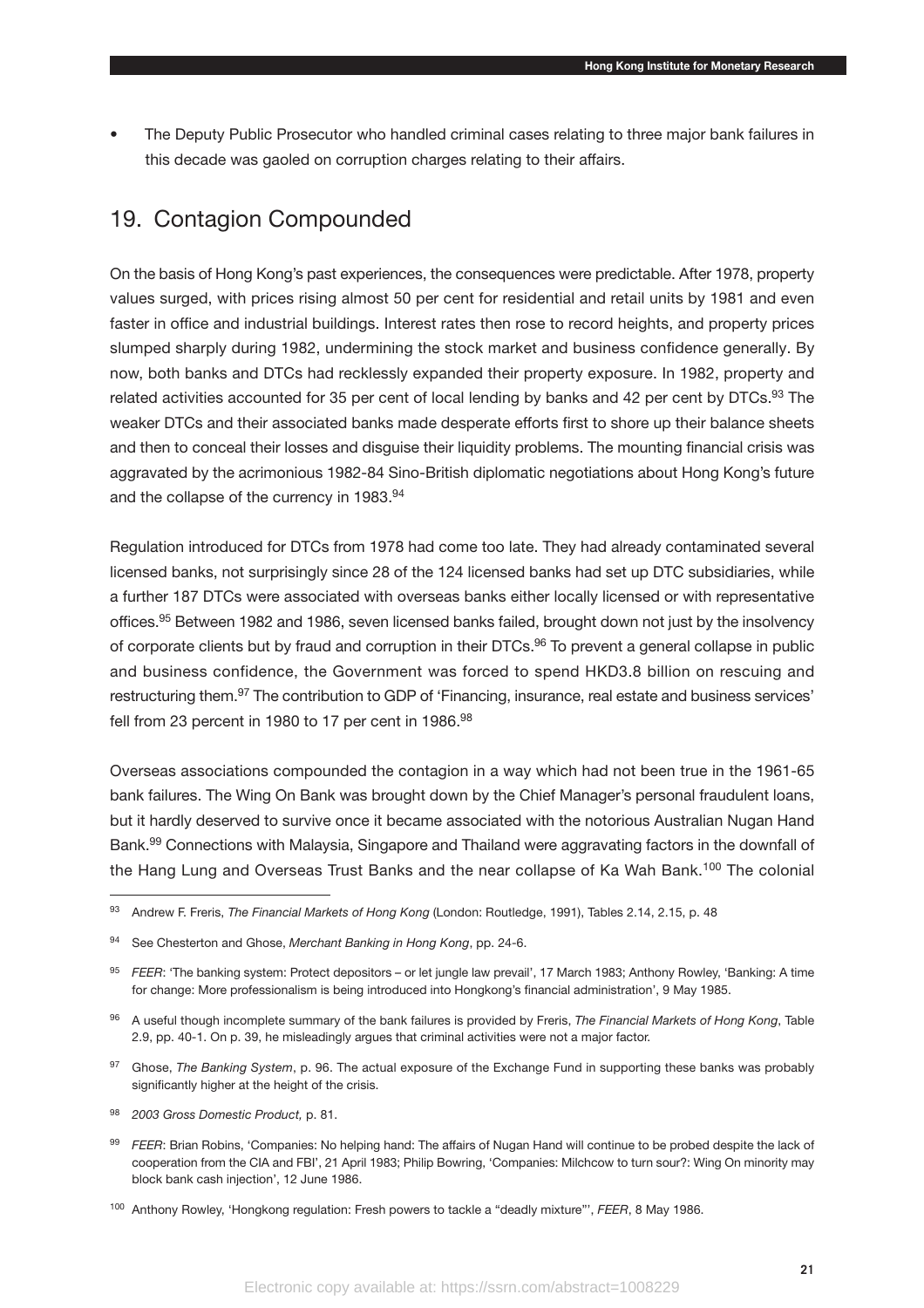administration could no longer assume that the major threat came from the local Chinese banks. Foreign banks were also at risk. Head offices of foreign banks had ample resources to underwrite their Hong Kong branches, but their management standards could not be taken for granted, and executives from Lloyds, Barclays and WestLB Banks were convicted on criminal and corruption charges.

#### 20. Conclusions

In terms of the behaviour of both bureaucrats and bankers, the Hong Kong landscape seemed to change very little between the 1950s and 1970s. In that earlier period, the bureaucrats' replacement of regulations by informal rules created a banking environment conducive to misconduct. Mismanagement took time to reach self-destructive proportions, and the crisis was postponed until the runs on five banks between 1961-65. Their woes followed over-expansion of credit as the banks financed rampant property speculation. Similarly, the bureaucrats' policies in the 1970s imposed no penalties on mismanaged DTCs, which allowed them to embark on self-destructive behaviour. Financial ruin, however overtook the worst of them only in the following decade.<sup>101</sup> Virtually unrestricted creation of credit in the 1970s fuelled an unsustainable rise in property prices before the crash began in 1982.

This paper has identified how the process of economic development generated pressures for changes in existing business models. In the 1950s, the existence of a liquidity loophole enabled foreign banks to make a major contribution to industrial take-off. But local Chinese banks did not take full advantage of the profitable and very secure lending opportunities in manufacturing. In the 1970s, the liquidity gap refusal encouraged the arrival of foreign bankers and accelerated Hong Kong's emergence as a regional financial centre. At the same time, the refusal to licence newcomers to the Hong Kong banking industry facilitated mismanagement and misconduct throughout the industry. A general collapse of public confidence in the financial system was averted in the 1980s only at considerable cost to the official reserves.

The parallels between the period 1948-65 and 1970-86 are not surprising. Although Hong Kong's economy was undergoing radical and very different transformations in the two periods, the regulatory outlook of the colonial administration remained largely unchanged. The bureaucrats and their rules encouraged self-destructive behaviour among bankers, the paper has demonstrated, very much as Baumol's theory would predict.

<sup>101</sup> On the latter period, see the comments of Richard Farrant, Adviser to the Banking Commissioner, in Philip Bowring, *et al*., 'Symposium on Prudential Supervision of Financial Institutions in Hong Kong', *Hong Kong Economic Papers*, Vol. 1985, No. 16 (1985 Dec), pp. 104-5.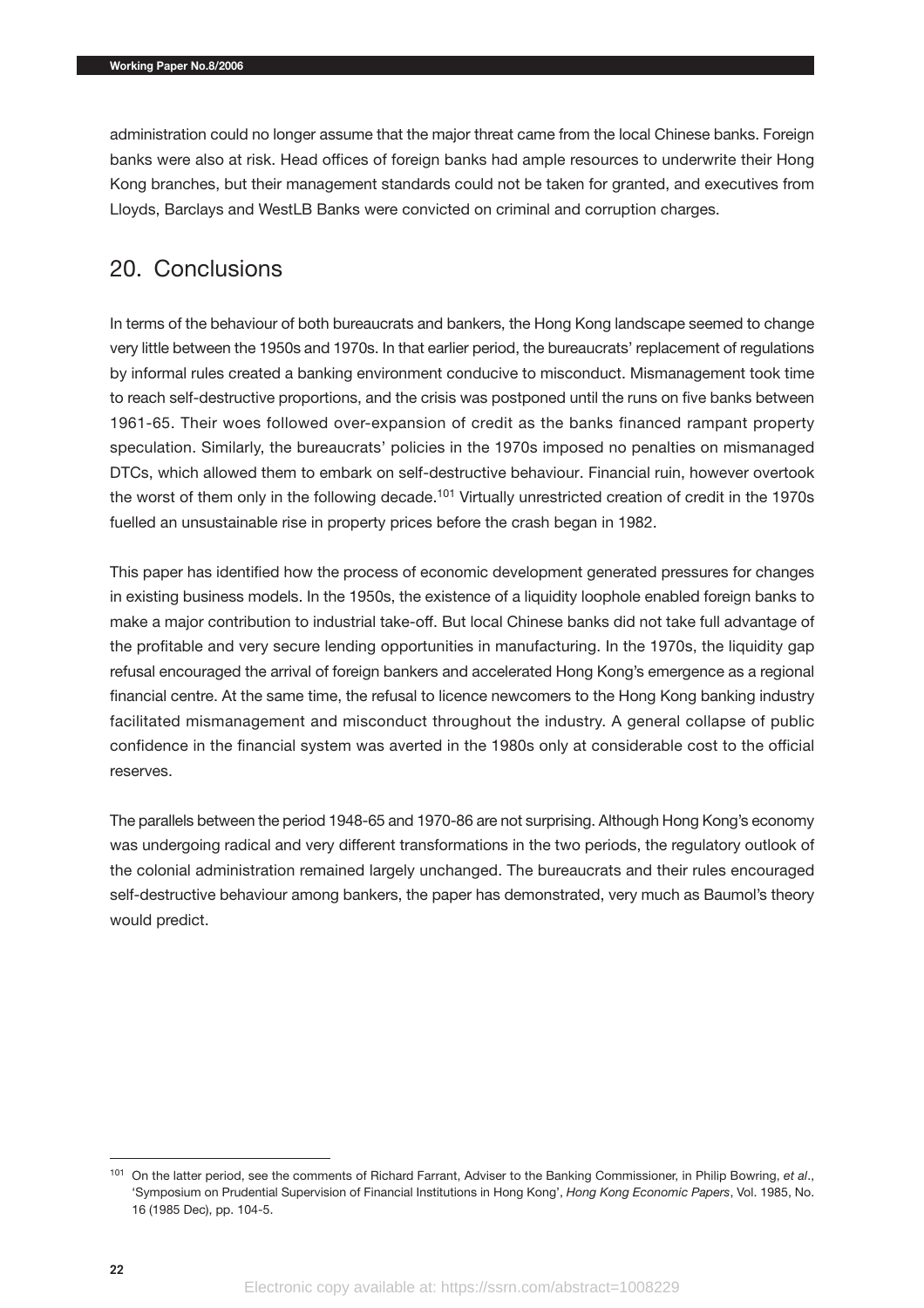| Year | <b>Domestic Exports</b> | Re-exports | <b>Total Exports</b> |  |
|------|-------------------------|------------|----------------------|--|
| 1950 | 197                     | 3,518      | 3,715                |  |
| 1951 | 312                     | 4,130      | 4,433                |  |
| 1952 | 486                     | 2,413      | 2,899                |  |
| 1953 | 635                     | 2,099      | 2,734                |  |
| 1954 | 682                     | 1,735      | 2,417                |  |
| 1955 | 730                     | 1,804      | 2,534                |  |
| 1956 | 1,115                   | 2,095      | 3,210                |  |
| 1957 | 1,202                   | 1,814      | 3,016                |  |
| 1958 | 1,260                   | 1,729      | 2,989                |  |
| 1959 | 2,282                   | 966        | 3,278                |  |
| 1960 | 2,867                   | 1,070      | 3,937                |  |

#### **Table I. Domestic Exports & Total Exports, 1950-1960 (HKD millions)102**

<sup>&</sup>lt;sup>102</sup> The data for domestic exports for 1950-52 are derived from the unpublished monthly reports in HKRS170-1-554-2/3 'Report. Department of Commerce & Industry'. The data for 1953-58 are from the serial publication, *Hong Kong Annual Departmental Report by the Director of Commerce and Industry for the Financial Year* (Hong Kong: Government Printer). Figures for subsequent years and for all total exports are from Census and Statistics Department, *Hong Kong Statistics 1947-1967* (Hong Kong: Government Printer, 1969), p. 88. Re-export data before 1959 shown here represent the difference between total exports and estimated domestic exports. The Commerce and Industry Department estimated domestic exports data up to 1958 on the basis of those items for which it had issued Imperial (later Commonwealth) Preference and Comprehensive Certificates of Origin. The former category covered the Sterling Area but not the growing markets in Western Europe. The latter covered exports to the United States but not to other dollar countries which did not ban trade with the People's Republic of China. Domestic export figures before 1959 are thus underestimated in Table I, while the residual re-export figures are over-estimated.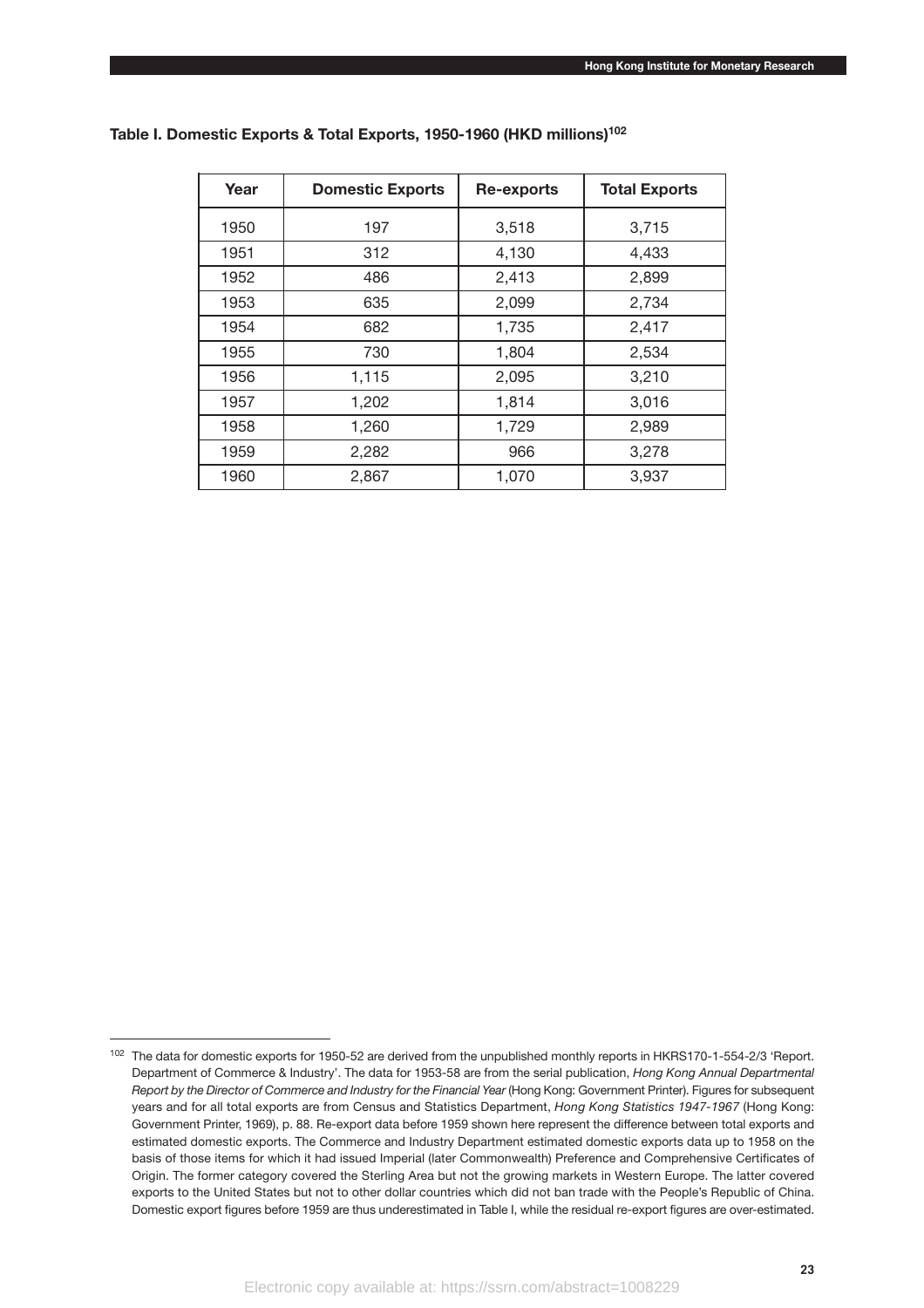| Year- | <b>Bank</b> | <b>Manufacturing</b> | Import,   | Retail           | <b>Building &amp;</b> | <b>Stock</b> | Professional | <b>Total</b>    |
|-------|-------------|----------------------|-----------|------------------|-----------------------|--------------|--------------|-----------------|
| end   | groups      |                      | export &  | trade            | construction          | brokers      | & private    |                 |
|       |             |                      | wholesale |                  |                       |              | individuals  |                 |
|       |             |                      | trade     |                  |                       |              |              |                 |
| 1969  | All         | 1,490                | 2,666     | 179              | 803                   | 63           | 1,004        | 7,884           |
|       | banks       |                      |           |                  |                       |              |              |                 |
|       | China       | 55                   | 329       | 30               | 47                    |              | 49           | 570             |
|       | state-      |                      |           |                  |                       |              |              |                 |
|       | owned       |                      |           |                  |                       |              |              |                 |
|       | Local       | 303                  | 552       | 35               | 307                   | 33           | 706          | 2,263           |
|       | Chinese     |                      |           |                  |                       |              |              |                 |
|       | Foreign     | 1,132                | 1,785     | 114              | 449                   | 29           | 249          | 5,051           |
|       | & note-     |                      |           |                  |                       |              |              |                 |
|       | issuing     |                      |           |                  |                       |              |              |                 |
| 1970  | All         | 1,860                | 3,527     | 217              | 649                   | 143          | 1,367        | 9,670           |
|       | banks       |                      |           |                  |                       |              |              |                 |
|       | China       | 56                   | 387       | 41               | 38                    |              | 60           | 645             |
|       | state-      |                      |           |                  |                       |              |              |                 |
|       | owned       |                      |           |                  |                       |              |              |                 |
|       | Local       | 450                  | 735       | 53               | 315                   | 105          | 962          | 3,003           |
|       | Chinese     |                      |           |                  |                       |              |              |                 |
|       | Foreign     | 1,354                | 2,135     | 123              | 296                   | 38           | 345          | 6,022           |
|       | & note-     |                      |           |                  |                       |              |              |                 |
|       | issuing     |                      |           |                  |                       |              |              |                 |
| 1971  | All         | 1,979                | 3,961     | 228              | 723                   | 249          | 1,862        | $\sqrt{11,836}$ |
|       | banks       |                      |           |                  |                       |              |              |                 |
|       | China       | 69                   | 394       | 33               | 61                    |              | 82           | 752             |
|       | state-      |                      |           |                  |                       |              |              |                 |
|       | owned       |                      |           |                  |                       |              |              |                 |
|       | Local       | 538                  | 912       | 65               | 392                   | 196          | 1,347        | 3,915           |
|       | Chinese     |                      |           |                  |                       |              |              |                 |
|       | Foreign     | 1,372                | 2,655     | $\overline{130}$ | 270                   | 53           | 432          | 7,169           |
|       | & note-     |                      |           |                  |                       |              |              |                 |
|       | issuing     |                      |           |                  |                       |              |              |                 |
| 1972  | All         | 2,233                | 4,770     | 340              | 1,090                 | 736          | 3,746        | 17,726          |
|       | banks       |                      |           |                  |                       |              |              |                 |
|       | China       | 84                   | 424       | 60               | 68                    | 5            | 105          | 858             |
|       | state-      |                      |           |                  |                       |              |              |                 |
|       | owned       |                      |           |                  |                       |              |              |                 |
|       | Local       | 630                  | 1,025     | 106              | 403                   | 533          | 2,360        | 5,686           |
|       | Chinese     |                      |           |                  |                       |              |              |                 |
|       | Foreign     | 1,515                | 3,321     | 175              | 619                   | 199          | 1,281        | 11,182          |
|       | & note-     |                      |           |                  |                       |              |              |                 |
|       | issuing     |                      |           |                  |                       |              |              |                 |

**Table II. Loans & advances by Bank Group and Purpose, 1969-72 (HKD millions)**<sup>103</sup>

Note: The 'Total' column includes items not otherwise listed in the table.

<sup>103</sup> Derived from Enclosures 76, 116, 157 and 186. HKRS163-3-12 'Banking Statistics /1. Supply of to S. of S. Policy concerning ...'.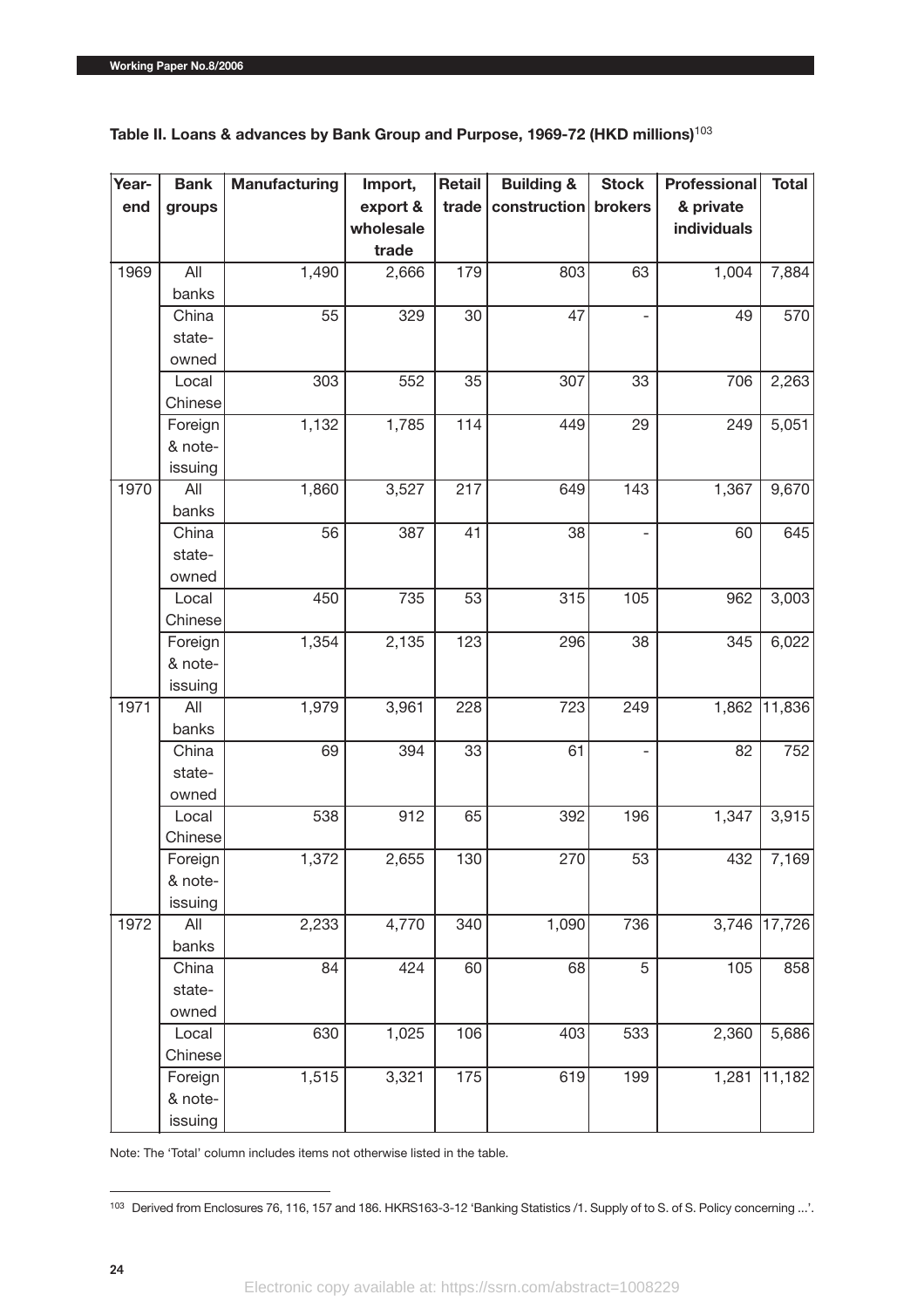**Table III. Bank Lending against Shares Compared with Total Loans & Advances and Total Deposits (percentages)**<sup>104</sup>

|                                               | <b>December</b><br>1970 | <b>December</b><br>1971 | <b>March</b><br>1972 | June<br>1972 | <b>September</b><br>1972 | <b>December</b><br>1972 |
|-----------------------------------------------|-------------------------|-------------------------|----------------------|--------------|--------------------------|-------------------------|
| Percentage<br>of total<br>loans &<br>advances | 8.2                     | 10.96                   | 12.03                | 14.57        | 17.46                    | 18.06                   |
| Percentage<br>of total<br>deposits            | 5.3                     | 6.91                    | 7.47                 | 9.03         | 11.54                    | 13.39                   |

#### **Table IV. Ratio of Loans to Deposits for Selected Banks (percentages)**<sup>105</sup>

| Year-end                   | 1970 | 1971 | 1972 |
|----------------------------|------|------|------|
| <b>Chartered Bank</b>      | 50   | 51   | 55   |
| <b>HSBC</b>                | 49   | 43   | 54   |
| Hang Seng Bank             | 54   | 53   | 54   |
| Bank of East Asia          | 59   | 61   | 49   |
| Bank of China              | 28   | 34   | 17   |
| Bank of                    | 33   | 35   | 47   |
| Communications             |      |      |      |
| Bangkok Bank               | 217  | 165  | 114  |
| Belgian Bank               | 127  | 103  | 103  |
| <b>Bank of America</b>     | 302  | 299  | 284  |
| <b>First National City</b> | 138  | 108  | 246  |
| Chase Manhattan            | 270  | 167  | 255  |

<sup>104</sup> Reproduced from Leo F. Goodstadt, 'Crisis and Challenge: The Changing Role of the Hongkong & Shanghai Bank, 1950- 2000', *HKIMR Working Paper No.13/2005,* July 2005, p. 26.

<sup>105</sup> Reproduced from Goodstadt, 'Crisis and Challenge: The Changing Role of the Hongkong & Shanghai Bank, 1950-2000', p. 26.